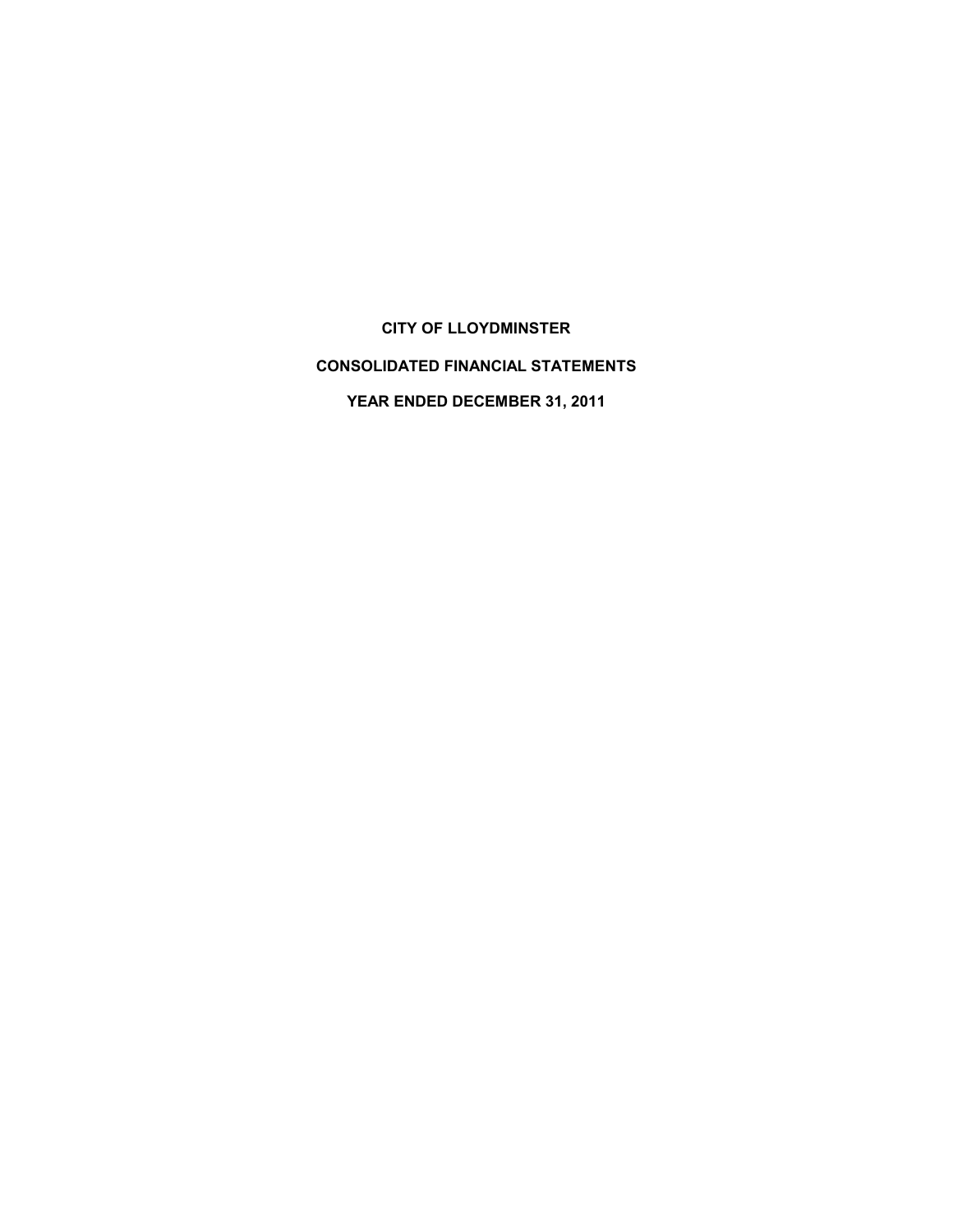2011

# MAYOR Jeff Mulligan

### ALDERMEN

Alan Cayford<br>T.J. Altman

Herb Flieger Rob Saunders<br>Alan Cayford Allan Park Larry Sauer

> CITY MANAGER/CAO Glenn Carroll

> > CITY CLERK Beth Kembel

DEPUTY CAO, CORPORATE SERVICES Don Newlin

GENERAL MANAGER, FINANCE Nicole Reiniger

DEPUTY CAO, COMMUNITY SERVICES Ken Coleman

DEPUTY CAO, INFRASTRUCTURE SERVICES Adam Homes

DEPUTY CAO, PROTECTIVE SERVICES Brent Stasiuk

> FIRE CHIEF Todd Gustavson

> > **POLICE** R.C.M.P

AUDITORS Wilkinson Livingston Stevens LLP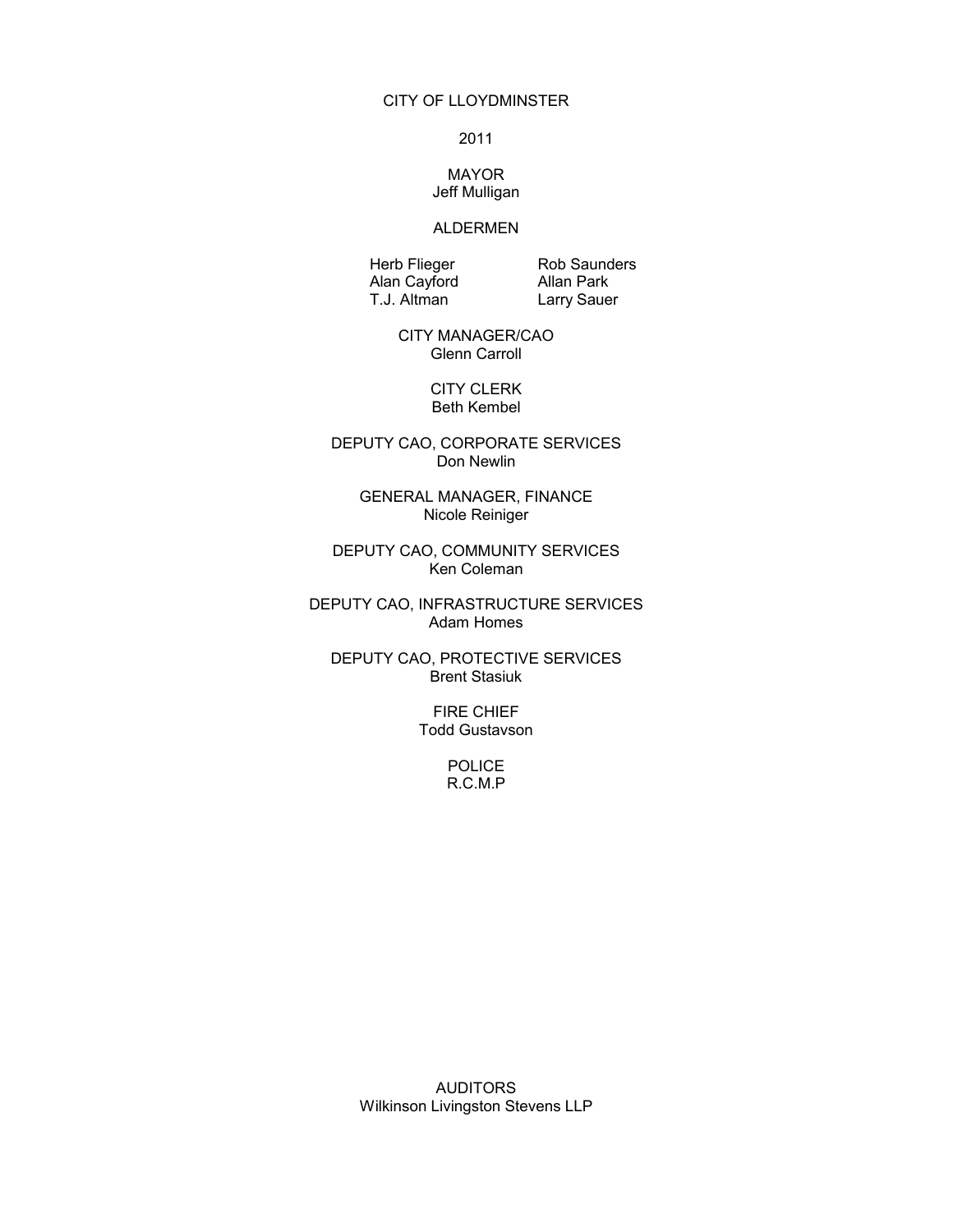# **CONSOLIDATED FINANCIAL STATEMENTS DECEMBER 31, 2011**

# **INDEX**

#### **PAGE**

| Independent auditor's report                                 | 2         |
|--------------------------------------------------------------|-----------|
| Consolidated statement of financial position                 | 3         |
| Consolidated statement of operations and accumulated surplus | 4         |
| Consolidated statement of cash flows                         | 5         |
| Consolidated statement of change in net financial assets     | 6         |
| Consolidated schedule of tangible capital assets             | 7         |
| Consolidated schedule of property and other taxes            | 8         |
| Consolidated schedule of government transfers                | 9         |
| Consolidated schedule of segment disclosures                 | $10 - 11$ |
| Notes to the consolidated financial statements               | $12 - 22$ |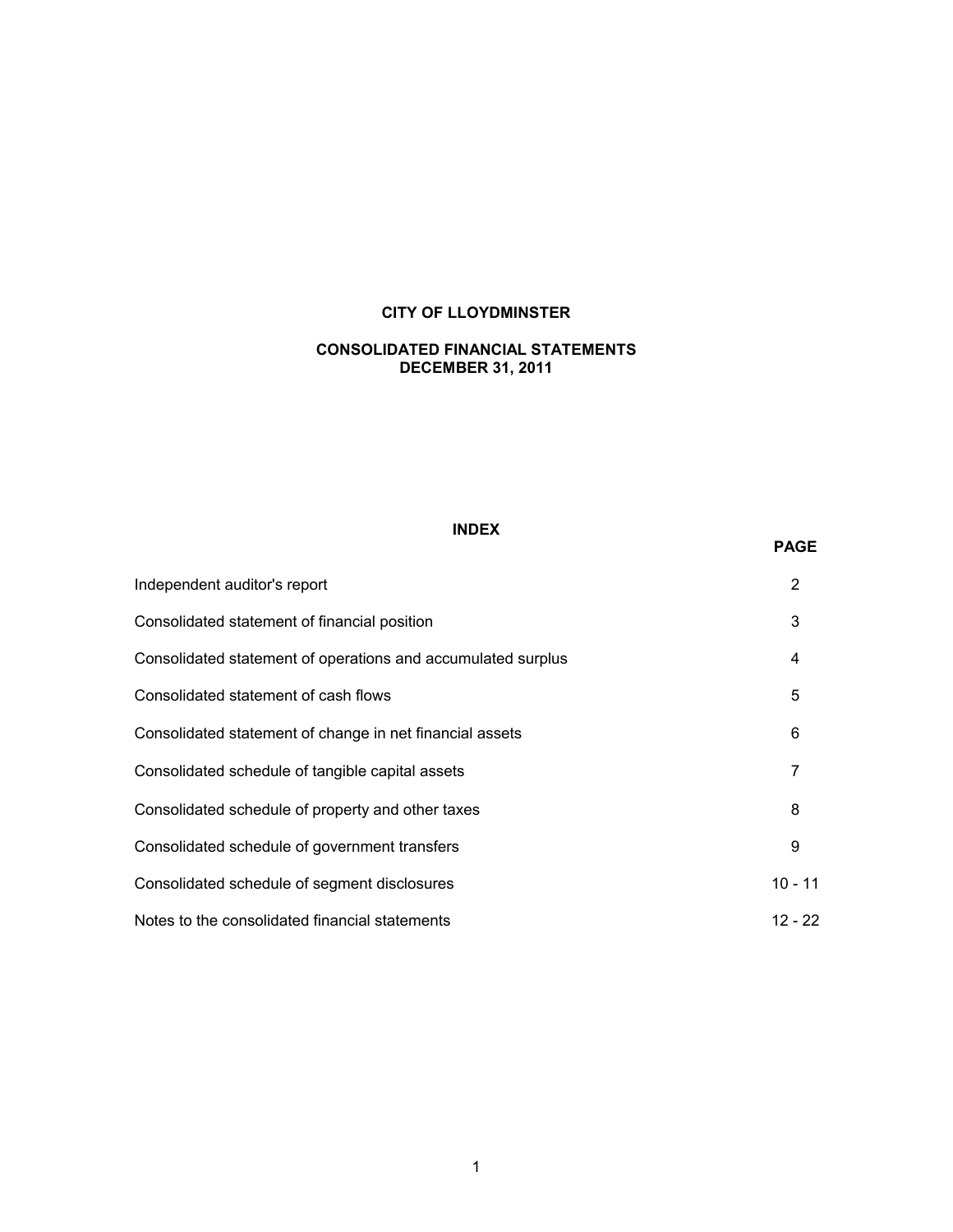

# **INDEPENDENT AUDITOR'S REPORT**

To the Mayor and Aldermen of the City of Lloydminster

We have audited the accompanying financial statements of the City of Lloydminster, which comprise the consolidated statement of financial position as at December 31, 2011, and the consolidated statements of operations and accumulated surplus, change in net financial assets and cash flows for the year then ended, and a summary of significant accounting policies and other explanatory information.

#### **Management's Responsibility for the Financial Statements**

Management is responsible for the preparation and fair presentation of these financial statements in accordance with Canadian generally accepted accounting principles established by the Public Sector Accounting Board of the Canadian Institute of Chartered Accountants, and for such internal control as management determines is necessary to enable the preparation of financial statements that are free from material misstatement, whether due to fraud or error.

#### **Auditor's Responsibility**

Our responsibility is to express an opinion on these financial statements based on our audit. We conducted our audit in accordance with Canadian generally accepted auditing standards. Those standards require that we comply with ethical requirements and plan and perform the audit to obtain reasonable assurance whether the financial statements are free of material misstatement.

An audit involves performing procedures to obtain audit evidence about amounts and disclosures in the financial statements. The procedures selected depend on the auditor's judgment, including the assessment of the risks of material misstatement of the financial statements, whether due to fraud or error. In making those risk assessments, the auditor considers internal control relevant to the entity's preparation and fair presentation of the financial statements in order to design audit procedures that are appropriate in the circumstances, but not for the purpose of expressing an opinion on the effectiveness of the entity's internal control. An audit also includes evaluating the appropriateness of accounting policies used and the reasonableness of accounting estimates made by management, as well as evaluating the overall presentation of the financial statements.

We believe that the audit evidence we have obtained is sufficient and appropriate to provide a basis for our audit opinion.

# **Opinion**

In our opinion, the financial statements present fairly, in all material respects, the financial position of the City of Lloydminster as at December 31, 2011, and their financial performance and cash flows for the year then ended in accordance with Canadian generally accepted accounting principles.

Wilkinson Livingston Stevens LLP

Lloydminster, Alberta

**Chartered Accountants**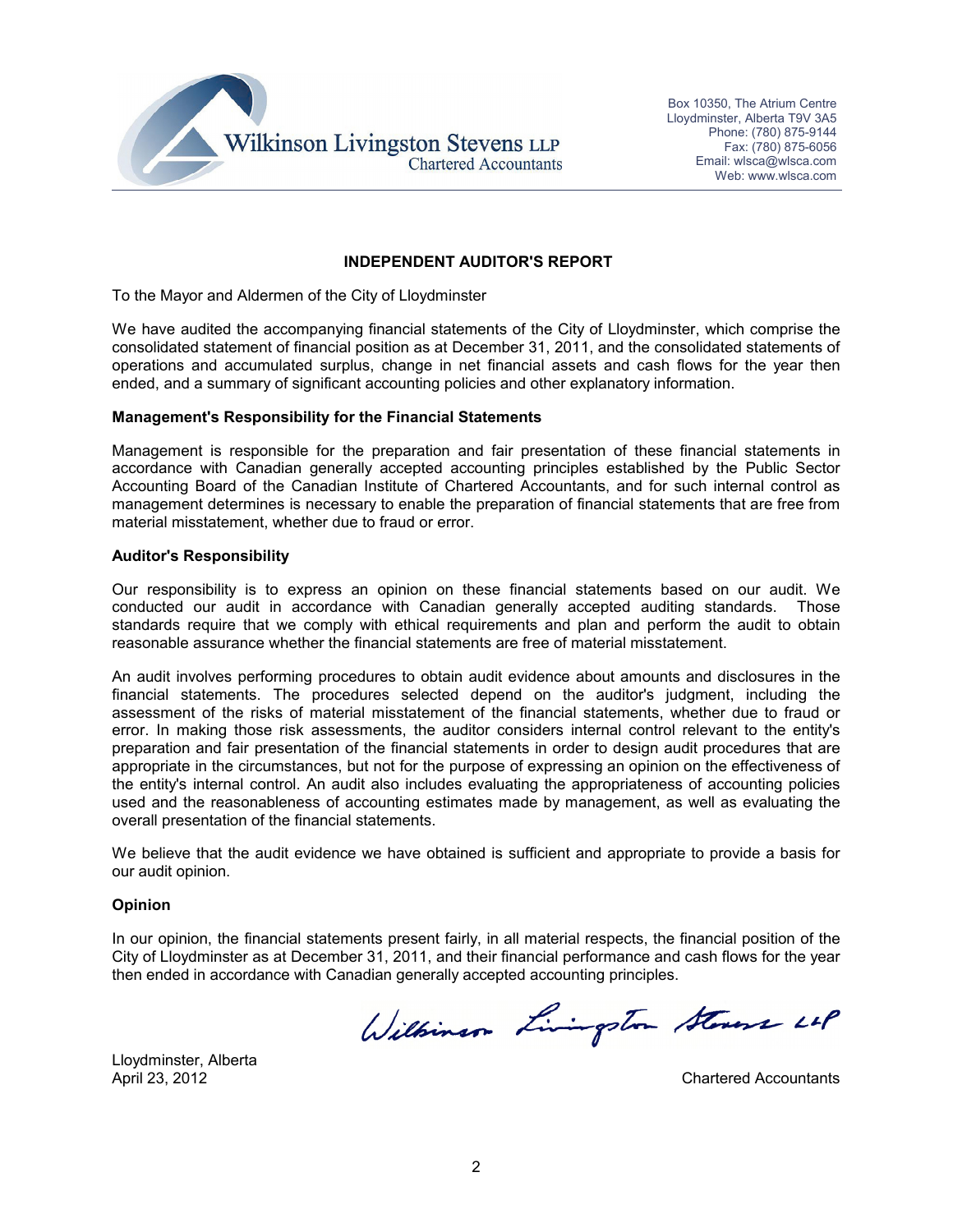# **CONSOLIDATED STATEMENT OF FINANCIAL POSITION DECEMBER 31, 2011**

|                                                                 | 2011          | 2010<br>(Restated) |
|-----------------------------------------------------------------|---------------|--------------------|
| <b>ASSETS</b>                                                   |               |                    |
| <b>Financial Assets</b>                                         |               |                    |
| Cash and temporary investments (Note 4)<br>Receivables          | 38,869,117    | 48,871,433         |
| Taxes and grants in lieu of taxes (Note 5)                      | 973,011       | 1,018,926          |
| Trade and other receivables (Note 5)                            | 4,833,770     | 3,830,205          |
| Loans receivable (Note 6)                                       | 457,243       |                    |
| Land and inventories for resale (Note 7)                        | 15,331,864    | 14,380,602         |
| Long-term investments                                           | 2.442         | 2,442              |
|                                                                 | 60,467,447    | 68,103,608         |
| <b>Financial Liabilities</b>                                    |               |                    |
| Accounts payable and accrued liabilities                        | 14,478,737    | 10,697,605         |
| Deposit liabilities                                             | 1,395,056     | 1,056,976          |
| Deferred revenue (Note 8)                                       | 9,635,306     | 12,537,907         |
| Employee benefit obligations (Note 9)                           | 1,201,486     | 971,947            |
| Provision for landfill closure and post-closure costs (Note 10) | 330,113       | 144,630            |
| Long-term debt (Note 11)                                        | 965,600       | 1,207,000          |
|                                                                 | 28,006,298    | 26,616,065         |
| <b>Net Financial Assets</b>                                     | 32,461,149    | 41,487,543         |
| <b>Non-Financial Assets</b>                                     |               |                    |
| Inventory for consumption                                       | 440,963       | 688,208            |
| Prepaid expenses                                                | 348,708       | 333,643            |
| Tangible capital assets (Schedule 1)                            | 331,458,085   | 299,925,252        |
|                                                                 | 332,247,756   | 300,947,103        |
| <b>Accumulated Surplus (Page 4)</b>                             | \$364,708,905 | \$342,434,646      |
| $\sim$ $\sim$ $\sim$                                            |               |                    |

**Commitments (Note 14, 15 & 16)**

**Contingencies (Note 17)**

**Approved On Behalf Of Council**

Councilor

Councilor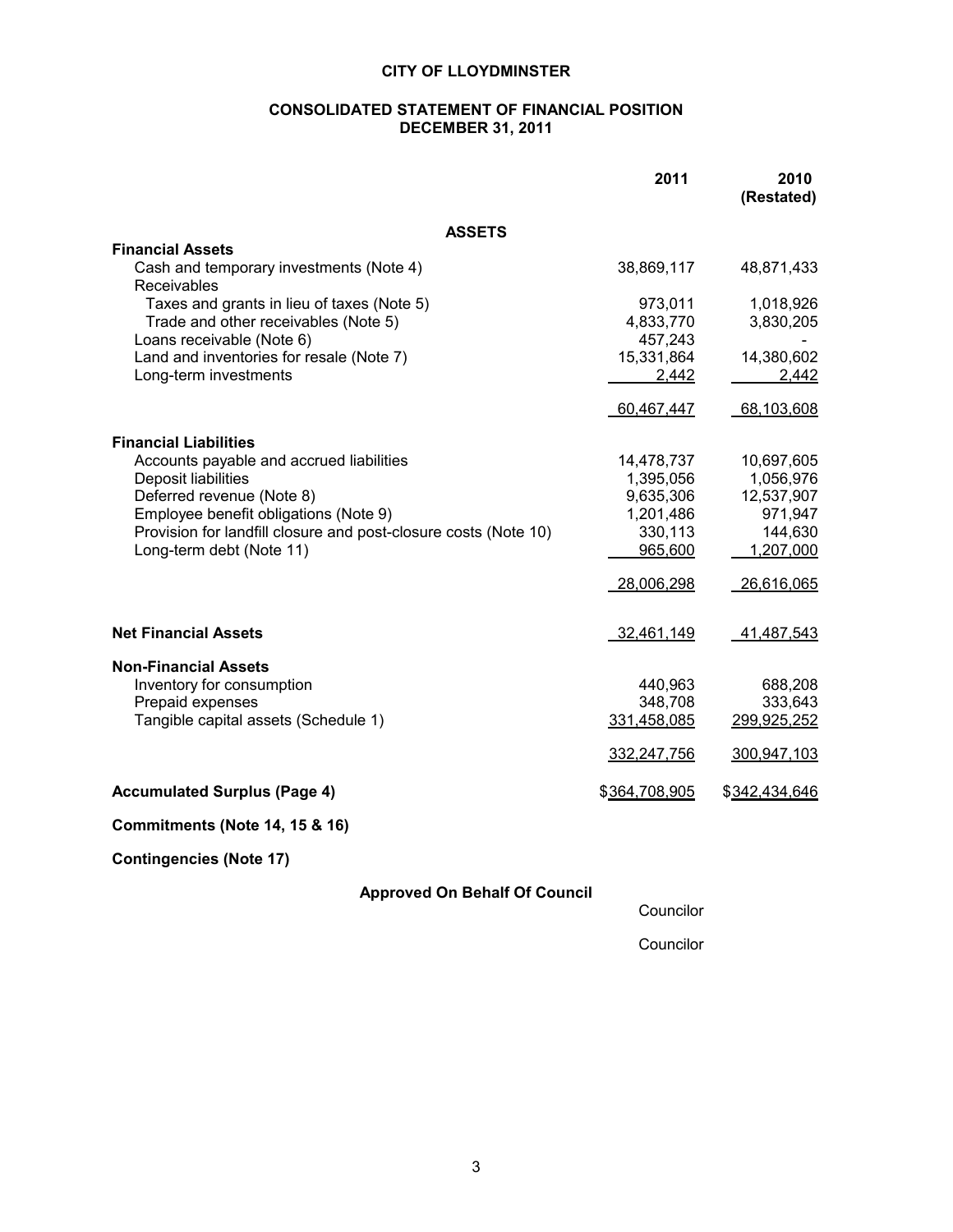# **CONSOLIDATED STATEMENT OF OPERATIONS AND ACCUMULATED SURPLUS YEAR ENDED DECEMBER 31, 2011**

|                                                     | <b>Budget</b><br>(Unaudited) | 2011          | 2010<br>(Restated) |
|-----------------------------------------------------|------------------------------|---------------|--------------------|
| <b>Revenue</b>                                      |                              |               |                    |
| Net municipal taxes (Schedule 2)                    | 15,405,735                   | 15,587,586    | 14,406,942         |
| User fees and sales of goods                        | 26,991,769                   | 26,225,472    | 26,331,292         |
| Government transfers (Schedule 3)                   | 6,130,808                    | 17,684,429    | 15,562,942         |
| Investment income                                   | 127,650                      | 614,317       | 346,862            |
| Penalties and costs of taxes                        | 1,316,500                    | 1,140,337     | 1,172,273          |
| Development levies                                  |                              | 789,444       | 423,965            |
| Licenses and permits                                | 4,167,883                    | 4,798,122     | 4,340,141          |
| Third party developer capital contributions-in-kind |                              | 3,969,040     | 372,532            |
| Gain (loss) on disposal of tangible capital assets  | 1,000                        | (32,606)      | 35,380             |
| Donations                                           | 119,730                      | 601,045       | 266,902            |
| Other                                               | 195,640                      | 1,851,439     | 172,736            |
|                                                     | 54,456,715                   | 73,228,625    | 63,431,967         |
| <b>Expenditures</b>                                 |                              |               |                    |
| Legislative                                         | 529,728                      | 498,393       | 416,493            |
| Administration                                      | 2,690,541                    | 2,726,836     | 2,872,194          |
| <b>Bylaws enforcement</b>                           | 7,350,380                    | 7,410,346     | 6,708,728          |
| Roads, streets, walks, lighting                     | 9,984,421                    | 9,163,961     | 7,658,170          |
| Water supply and distribution                       | 8,063,669                    | 7,540,109     | 7,495,052          |
| Wastewater treatment and disposal                   | 1,958,881                    | 2,028,955     | 1,852,484          |
| Waste management                                    | 2,736,531                    | 2,395,922     | 2,631,007          |
| Family and community support                        | 2,130,500                    | 2,423,636     | 2,152,514          |
| Land use planning, zoning and development           | 1,221,675                    | 999,756       | 897,335            |
| Subdivision land development                        | 310,000                      | 1,643,681     | 1,208,659          |
| Parks and recreation                                | 10,685,718                   | 11,720,899    | 9,030,619          |
| Culture                                             | 2,308,722                    | 2,401,872     | 2,297,873          |
|                                                     | 49,970,766                   | 50,954,366    | 45,221,128         |
| <b>Excess Of Revenue Over Expenditures</b>          | 4,485,949                    | 22,274,259    | 18,210,839         |
| Accumulated Surplus, Beginning of Year (restated)   |                              | 342,434,646   | 324,223,807        |
| <b>Accumulated Surplus, End of Year</b>             |                              | \$364,708,905 | \$342,434,646      |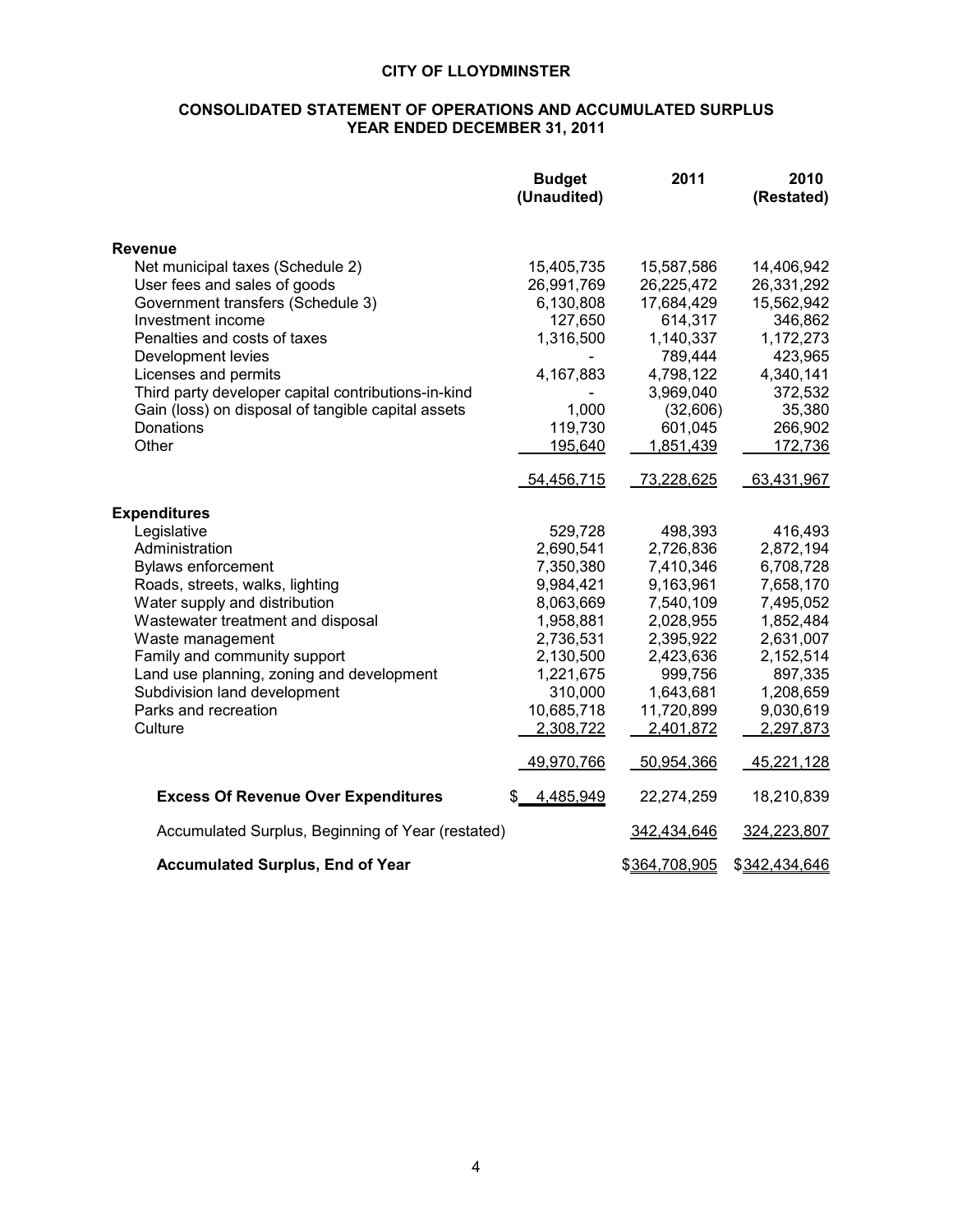# **CONSOLIDATED STATEMENT OF CASH FLOWS YEAR ENDED DECEMBER 31, 2011**

|                                                       | 2011           | 2010<br>(Restated) |
|-------------------------------------------------------|----------------|--------------------|
| <b>Cash Provided By (Used In):</b>                    |                |                    |
| <b>Operating Activities</b>                           |                |                    |
| Excess (deficiency) of revenues over expenditures     | 22,274,259     | 18,210,839         |
| Amortization                                          | 11,941,404     | 11,482,555         |
| Gain (loss) on sale of tangible capital assets        | 32,809         | (34, 760)          |
| Net decrease (increase) in non-cash operating         |                |                    |
| working capital balances:                             |                |                    |
| Taxes and grants in lieu of taxes                     | 45,915         | 27,006             |
| Trade and other receivables                           | (1,003,565)    | 2,146,293          |
| Loans receivable                                      | (457, 243)     | 15,360             |
| Land and inventories for resale                       | (951, 262)     | 637,039            |
| Long-term investments                                 |                | (2, 412)           |
| Inventory for consumption                             | 247,245        | (136,085)          |
| Prepaid expenses                                      | (15,065)       | (36, 972)          |
| Accounts payable and accrued liabilities              | 3,781,132      | 2,029,625          |
| Deposit liabilities                                   | 338,080        | (449,063)          |
| Deferred revenue                                      | (2,902,601)    | (1, 146, 748)      |
| Employee benefit obligations                          | 229,539        | 7,156              |
| Provision for landfill closure and post-closure costs | 185,483        | 70,027             |
|                                                       | 33,746,130     | 32,819,860         |
| <b>Capital Activities</b>                             |                |                    |
| Acquisition of tangible capital assets                | (43, 577, 122) | (20, 820, 951)     |
| Proceeds on disposal of tangible capital assets       | 70,076         | 35,380             |
|                                                       | (43,507,046)   | (20, 785, 571)     |
| <b>Investing Activities</b>                           |                |                    |
| Temporary investments                                 | (409, 193)     | (266, 865)         |
| <b>Financing Activities</b>                           |                |                    |
| Long-term debt advanced (repaid)                      | (241, 400)     | (500,000)          |
| Increase (decrease) in cash and cash equivalents      |                |                    |
| during the year                                       | (10, 411, 509) | 11,267,424         |
| Cash and Cash Equivalents, Beginning of Year          | 23,447,431     | 12,180,007         |
| <b>Cash and Cash Equivalents At End (Note 4)</b>      | \$13,035,922   | \$23,447,431       |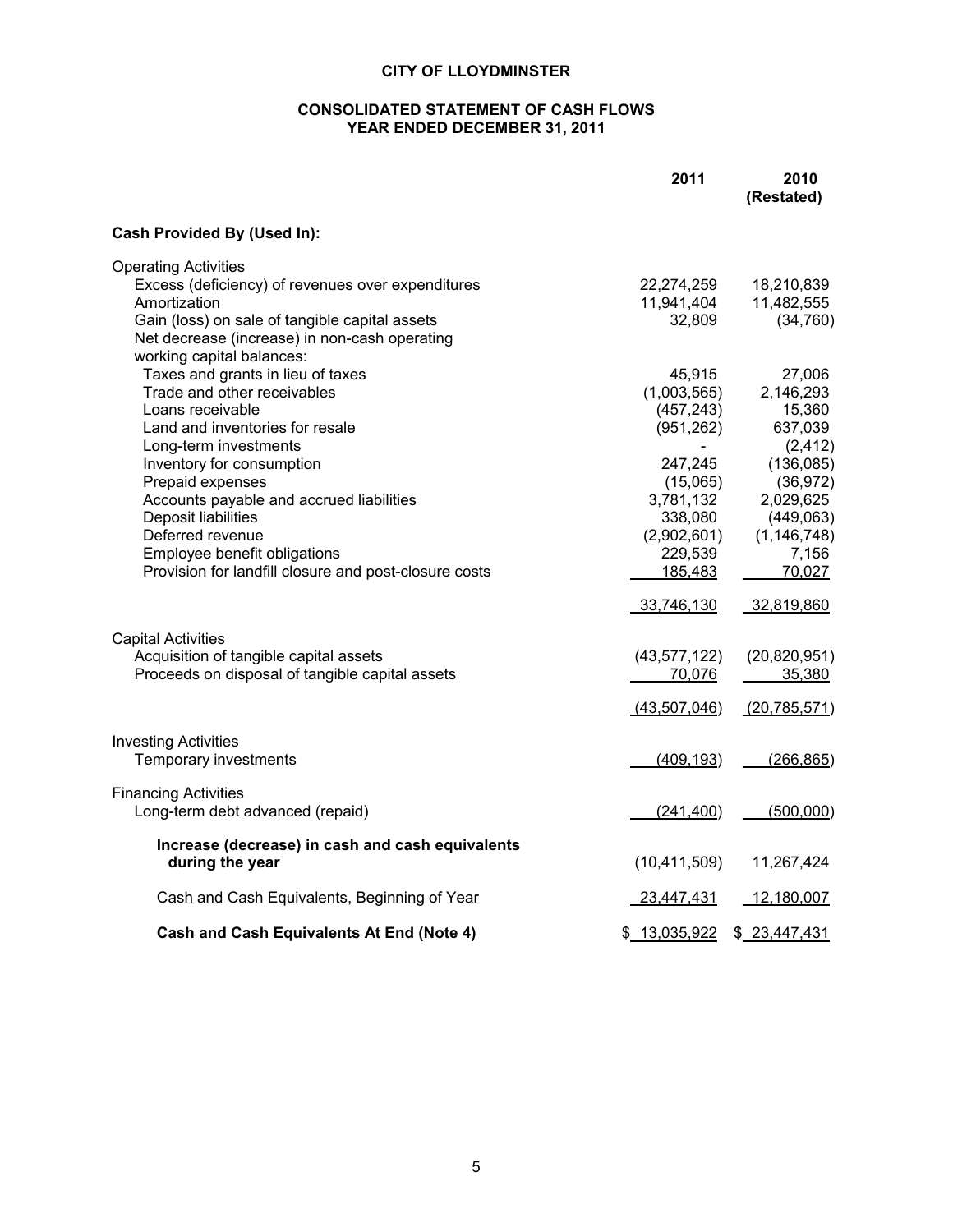# **CONSOLIDATED STATEMENT OF CHANGE IN NET FINANCIAL ASSETS YEAR ENDED DECEMBER 31, 2011**

|                                                    | <b>Budget</b><br>(Unaudited) | 2011           | 2010<br>(Restated) |
|----------------------------------------------------|------------------------------|----------------|--------------------|
| <b>Excess Of Revenue Over Expenditures</b>         | 4,485,949                    | 22,274,259     | 18,210,839         |
| Amortization of tangible capital assets            | 10,099,084                   | 11,941,404     | 11,482,555         |
| Proceeds on disposal of tangible capital assets    | 1,000                        | 70.076         | 35,380             |
| Change in inventories and prepaid expenses         |                              | 232,180        | (173, 057)         |
| Gain (loss) on sale of tangible capital assets     |                              | 32.809         | (34, 760)          |
| Acquisition of tangible capital assets             | (24, 522, 072)               | (43, 577, 122) | (20, 820, 951)     |
| Increase (Decrease) in Net Financial Assets        | (9,936,039)                  | (9,026,394)    | 8,700,006          |
| Net Financial Assets, Beginning Of Year (restated) | 41,487,543                   | 41.487.543     | 32,787,537         |
| Net Financial Assets, End Of Year                  | \$31,551,504                 | \$32,461,149   | \$41,487,543       |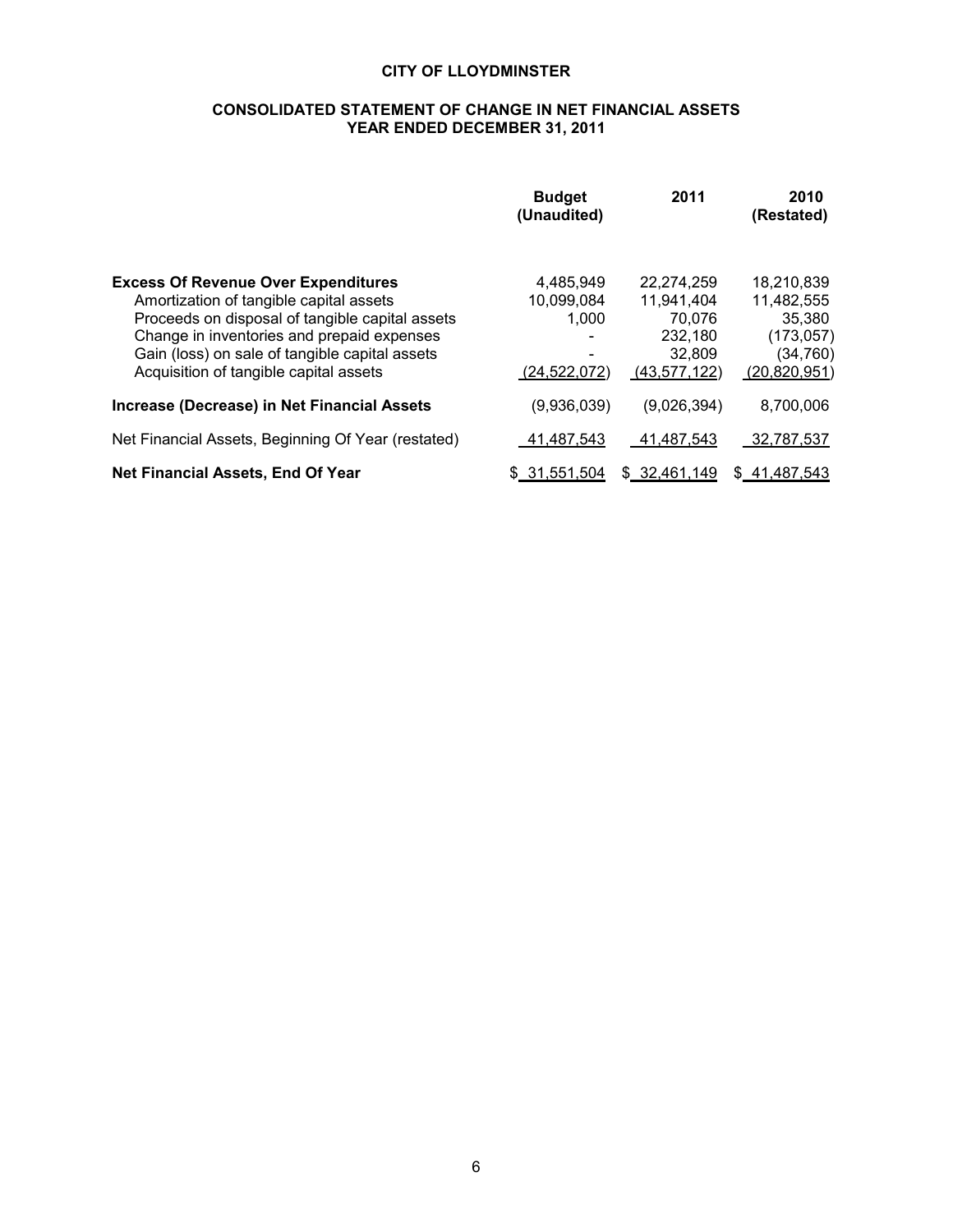# **CONSOLIDATED SCHEDULE OF TANGIBLE CAPITAL ASSETS YEAR ENDED DECEMBER 31, 2011 (SCHEDULE 1)**

|                                                                        | Land                      | <b>Buildings</b>        | <b>Machinery &amp;</b><br><b>Equipment</b> | <b>Engineering</b><br><b>Structures</b> | Total<br>2011                           | Total<br>2010<br>(Restated)            |
|------------------------------------------------------------------------|---------------------------|-------------------------|--------------------------------------------|-----------------------------------------|-----------------------------------------|----------------------------------------|
| Cost                                                                   |                           |                         |                                            |                                         |                                         |                                        |
| Balance, beginning of year (restated)<br>Additions<br><b>Disposals</b> | 17, 141, 415<br>2,191,630 | 90,064,133<br>9,452,482 | 21,347,498<br>3,448,034<br>(340, 678)      | 319,230,895<br>28,484,976<br>(71, 119)  | 447,783,941<br>43,577,122<br>(411, 797) | 426,994,328<br>20,820,951<br>(31, 338) |
| Balance, end of year                                                   | 19,333,045                | 99,516,615              | 24,454,854                                 | 347,644,752                             | 490,949,266                             | 447,783,941                            |
| <b>Accumulated Amortization</b><br>Balance, beginning of year          |                           | 29,889,763              | 15,264,667                                 | 102,704,259                             | 147,858,689                             | 136,406,852                            |
| Amortization<br>Accumulated amortization on disposals                  |                           | 2,210,200               | 1,600,001<br>(296, 466)                    | 8,131,203<br>(12, 446)                  | 11,941,404<br>(308, 912)                | 11,482,555<br>(30, 718)                |
| Balance, end of year                                                   |                           | 32,099,963              | 16,568,202                                 | 110,823,016                             | 159,491,181                             | 147,858,689                            |
| <b>Net Book Value of Tangible Capital Assets</b>                       | \$19,333,045              | \$67,416,652            | 7,886,652<br>\$.                           | \$236,821,736                           | \$331,458,085                           | \$299,925,252                          |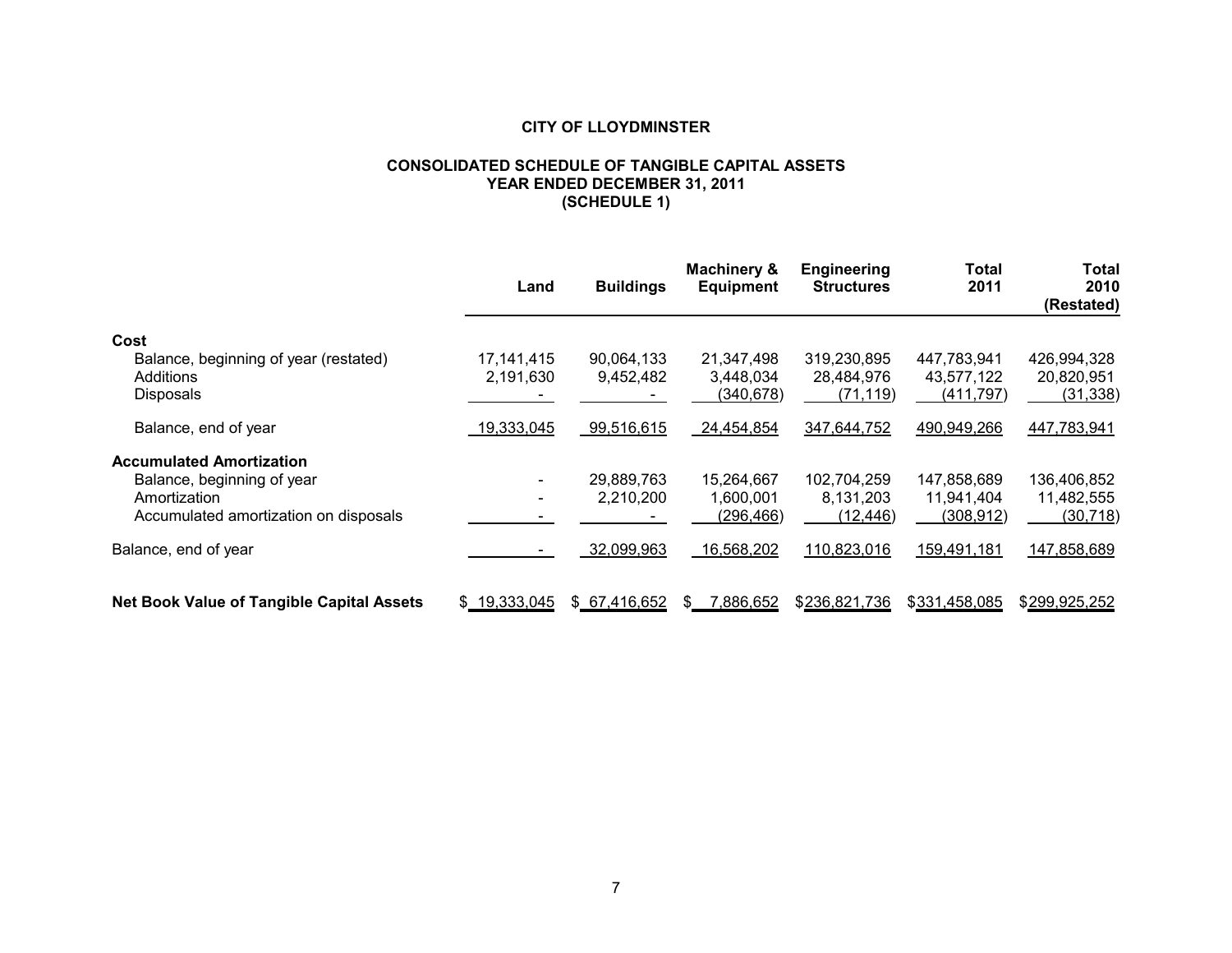# **CONSOLIDATED SCHEDULE OF PROPERTY AND OTHER TAXES YEAR ENDED DECEMBER 31, 2011 (SCHEDULE 2)**

|                                             | <b>Budget</b><br>(Unaudited) | 2011          | 2010                     |
|---------------------------------------------|------------------------------|---------------|--------------------------|
| Taxation                                    |                              |               |                          |
| Real property taxes                         | 28,435,061                   | 25,564,020    | 27,377,545               |
| Government grants in lieu of property taxes | 276,821                      | 304,044       | 299,196                  |
| Special assessments and local improvement   | 61,040                       | 67,023        | 61,481                   |
|                                             | 28,772,922                   | 25,935,087    | 27,738,222               |
| <b>Requisitions</b>                         |                              |               |                          |
| Lloydminster Public School Division         | 10,671,570                   | 8,242,946     | 10,651,570               |
| Lloydminster Separate School Division       | 2,572,421                    | 1,981,878     | 2,561,944                |
| Lloydminster Business Improvement District  | 123,196                      | 122,677       | 117,766                  |
|                                             | 13,367,187                   | 10,347,501    | 13,331,280               |
| <b>Net Municipal Taxes</b>                  | <u>15,405,735</u><br>\$      | \$ 15,587,586 | <u>14,406,942</u><br>\$. |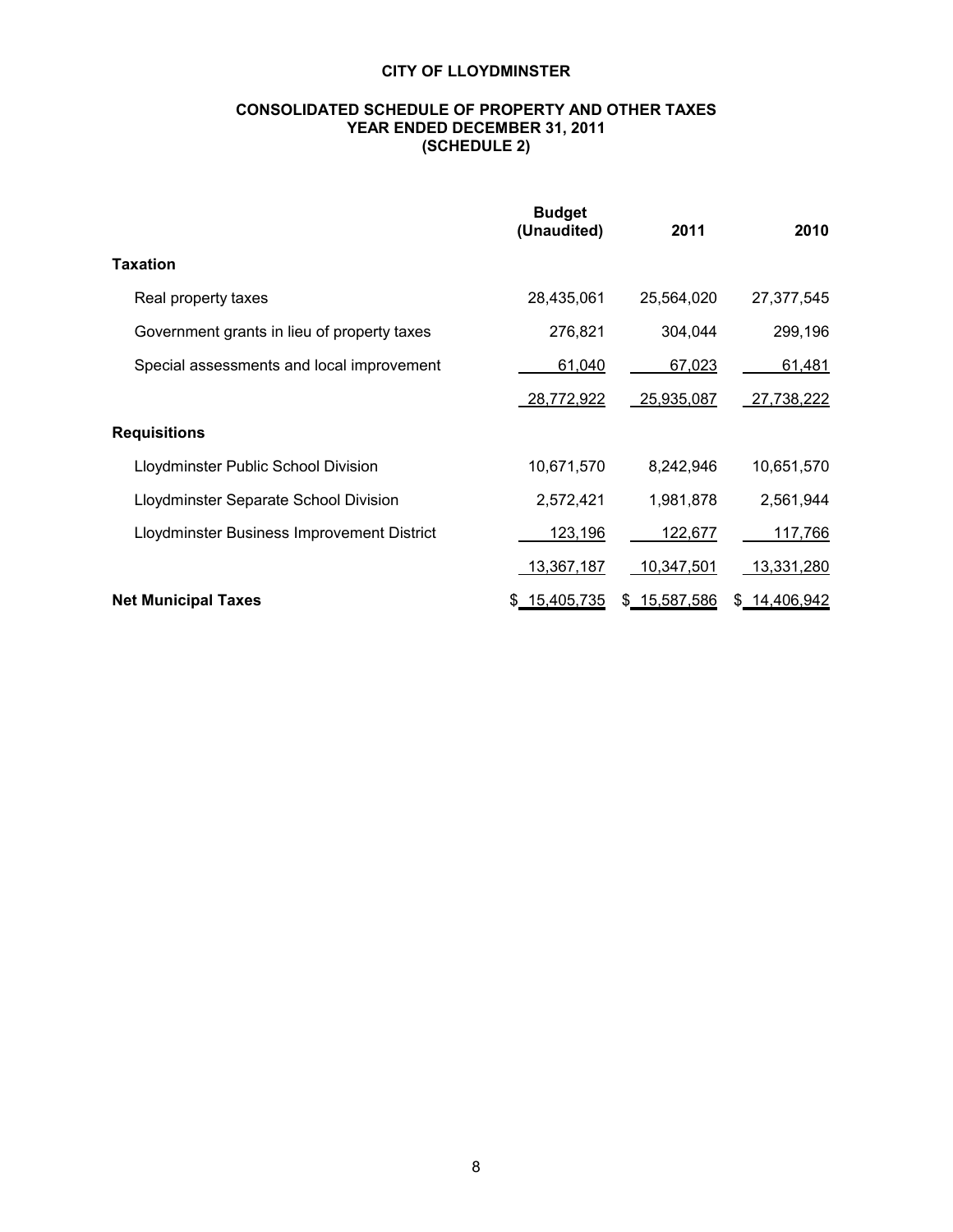# **CONSOLIDATED SCHEDULE OF GOVERNMENT TRANSFERS YEAR ENDED DECEMBER 31, 2011 (SCHEDULE 3)**

|                                                  | <b>Budget</b><br>(Unaudited) | 2011          | 2010             |
|--------------------------------------------------|------------------------------|---------------|------------------|
| Federal                                          |                              |               |                  |
| Shared-cost agreements and grants                | 22,000                       | 327,758       | 706,953          |
|                                                  | 22,000                       | 327,758       | 706,953          |
| <b>Provincial</b>                                |                              |               |                  |
| Shared-cost agreements and grants - Alberta      | 3,507,567                    | 13,704,169    | 8,667,184        |
| Shared-cost agreements and grants - Saskatchewan | 2,349,778                    | 3,402,287     | <u>5,911,284</u> |
|                                                  | 5,857,345                    | 17,106,456    | 14,578,468       |
| Local                                            |                              |               |                  |
| Shared-cost agreements and grants                | 251,463                      | 250,215       | 277,521          |
|                                                  | 6,130,808<br>S               | \$ 17,684,429 | \$ 15,562,942    |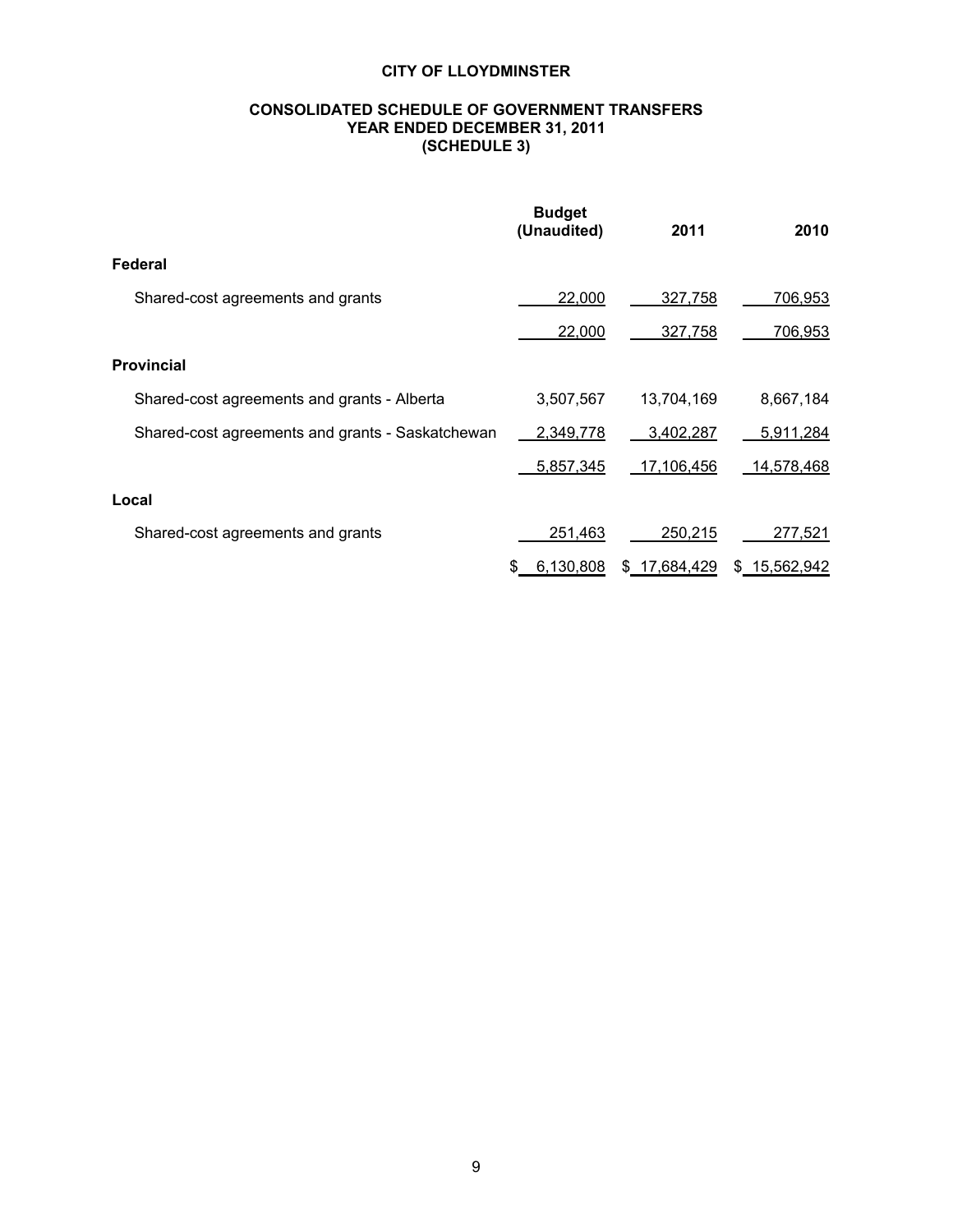# **CONSOLIDATED SCHEDULE OF SEGMENT DISCLOSURES YEAR ENDED DECEMBER 31, 2011 (SCHEDULE 4)**

#### **For the year ended December 31, 2011 (in thousands)**

|                                                                  | <b>Protection and</b><br>corporate | Transportation  | Finance     | Planning | Recreation | <b>Utilities</b> | <b>Water and</b><br>sewer | Land<br>Development | <b>Eliminations</b> | <b>Total</b> |
|------------------------------------------------------------------|------------------------------------|-----------------|-------------|----------|------------|------------------|---------------------------|---------------------|---------------------|--------------|
|                                                                  |                                    |                 |             |          |            |                  |                           |                     |                     |              |
| Revenue                                                          |                                    |                 |             |          |            |                  |                           |                     |                     |              |
| Net municipal taxes                                              |                                    |                 | 15,588      |          |            |                  |                           |                     |                     | 15,588       |
| User fees and sales of goods                                     | 917                                | 12              | 50          | 49       | 4,998      | 3,615            | 9,431                     | 7,154               |                     | 26,226       |
| Government transfers                                             | 582                                | 57              | 15,954      |          | 748        | 343              |                           |                     |                     | 17,684       |
| Investment income                                                |                                    |                 | 614         |          | 2          |                  |                           |                     |                     | 616          |
| Penalties and costs of taxes                                     | 1,442                              |                 |             | (2)      |            |                  |                           |                     | (300)               | 1,140        |
| Development levies                                               |                                    |                 |             |          |            |                  |                           | 789                 |                     | 789          |
| Licenses and permits                                             | 310                                |                 |             | 1,073    |            | 3,415            |                           |                     |                     | 4,798        |
| Third party developer contributions                              |                                    |                 |             |          |            |                  |                           | 3,969               |                     | 3,969        |
| Gain (loss) on disposal of                                       |                                    |                 |             |          |            |                  |                           |                     |                     |              |
| capital assets                                                   |                                    |                 | (33)        |          |            |                  |                           |                     |                     | (33)         |
| Donations                                                        |                                    |                 | 526         |          | 75         |                  |                           |                     |                     | 601          |
| Other                                                            |                                    |                 | 1,734       |          | 117        |                  |                           |                     |                     | 1,851        |
|                                                                  | 3,251                              | 69              | 34,433      | 1,120    | 5,940      | 7,373            | 9,431                     | 11,912              | (300)               | 73,229       |
| <b>Expenditures</b>                                              |                                    |                 |             |          |            |                  |                           |                     |                     |              |
| Salaries, wages and benefits                                     | 2,027                              | 2,160           | 2,202       | 402      | 4,958      | 322              | 1,533                     |                     |                     | 13,604       |
| Contracted and general services                                  | 6,867                              | 2,737           | 1,196       | 591      | 3,028      | 1,608            | 1,597                     | 146                 | (2, 342)            | 15,428       |
| Materials, goods and utilities                                   | 442                                | 2,231           | 170         |          | 3,025      | 362              | 2,106                     | 1,498               | (516)               | 9,325        |
| Transfers to local boards or agencies                            | 44                                 |                 |             |          | 600        |                  |                           |                     |                     | 644          |
| Bank charges                                                     |                                    |                 | 9           |          | 4          |                  |                           |                     |                     | 13           |
| Amortization                                                     | 624                                | 5,181           | 160         |          | 2,351      | 105              | 3,520                     |                     |                     | 11,941       |
|                                                                  | 10,004                             | 12,309          | 3,737       | 1,000    | 13,966     | 2,397            | 8,756                     | ,644                | (2,858)             | 50,955       |
| <b>Excess (Deficiency) of Revenue</b><br><b>Over Expenditure</b> | (6, 753)<br>\$                     | (12, 240)<br>\$ | 30,696<br>S | 120      | (8,026)    | 4,976<br>S       | 675                       | 10,268<br>S         | 2,558               | 22,274<br>S  |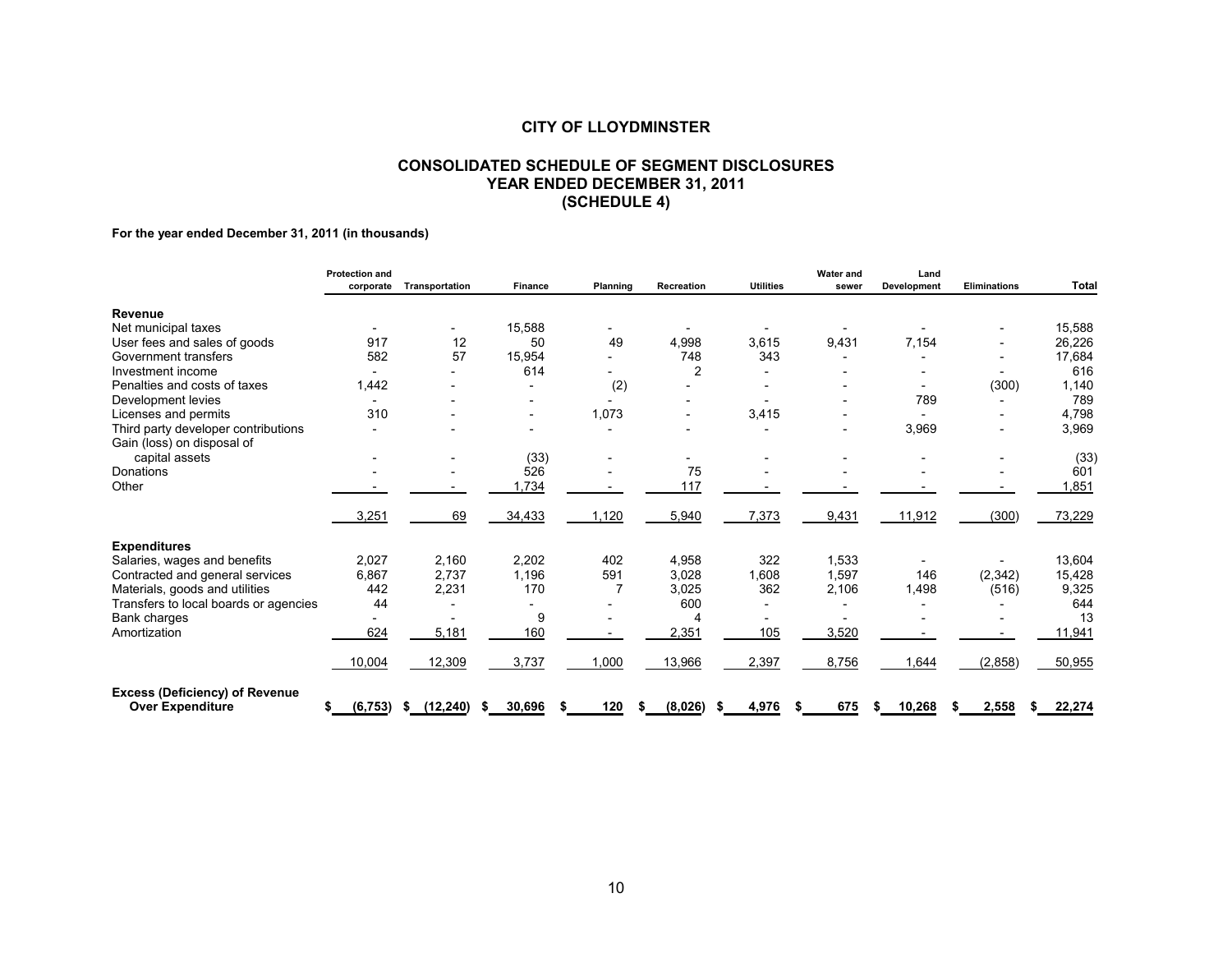# **CONSOLIDATED SCHEDULE OF SEGMENT DISCLOSURES YEAR ENDED DECEMBER 31, 2011 (SCHEDULE 4)**

#### **For the year ended December 31, 2010 (in thousands)**

|                                            | <b>Protection and</b><br>corporate | Transportation  | Finance     | Planning                 | Recreation | <b>Utilities</b> | <b>Water and</b><br>sewer | Land<br><b>Development</b> | <b>Eliminations</b>      | <b>Total</b><br>(Restated) |
|--------------------------------------------|------------------------------------|-----------------|-------------|--------------------------|------------|------------------|---------------------------|----------------------------|--------------------------|----------------------------|
|                                            |                                    |                 |             |                          |            |                  |                           |                            |                          |                            |
| Revenue                                    |                                    |                 |             |                          |            |                  |                           |                            |                          |                            |
| Net municipal taxes                        |                                    |                 | 14,407      |                          |            |                  |                           |                            |                          | 14,407                     |
| User fees and sales of goods               | 751                                | 5               | 32          | 40                       | 3,563      | 3,289            | 7,975                     | 10,676                     |                          | 26,331                     |
| Government transfers                       | 642                                | 105             | 13,715      | $\overline{\phantom{0}}$ | 797        | 304              |                           | $\overline{\phantom{0}}$   | $\overline{\phantom{a}}$ | 15,563                     |
| Investment income                          |                                    |                 | 347         |                          |            |                  |                           |                            |                          | 347                        |
| Penalties and costs of taxes               | 1,323                              |                 |             | 51                       |            |                  |                           |                            | (202)                    | 1,172                      |
| Development levies                         |                                    |                 |             |                          |            |                  |                           | 424                        |                          | 424                        |
| Licenses and permits                       | 327                                |                 |             | 703                      |            | 3,310            |                           |                            |                          | 4,340                      |
| Third party developer contributions        |                                    |                 |             |                          |            |                  |                           | 373                        |                          | 373                        |
| Gain (loss) on disposal of                 |                                    |                 |             |                          |            |                  |                           |                            |                          |                            |
| capital assets                             |                                    |                 | 35          |                          |            |                  |                           |                            |                          | 35                         |
| Donations                                  |                                    |                 | 235         |                          | 31         |                  |                           |                            |                          | 266                        |
| Other                                      |                                    |                 | 134         |                          | 40         |                  |                           |                            |                          | 174                        |
|                                            | 3,043                              | 110             | 28,905      | 794                      | 4,431      | 6,903            | 7,975                     | 11,473                     | (202)                    | 63,432                     |
| <b>Expenditures</b>                        |                                    |                 |             |                          |            |                  |                           |                            |                          |                            |
| Salaries, wages and benefits               | 1.885                              | 1,710           | 2,063       | 415                      | 3,700      | 507              | 1,271                     |                            |                          | 11,551                     |
| Contracted and general services            | 6,197                              | 1,746           | 1,108       | 472                      | 2,621      | 1,501            | 1,611                     | 33                         | (2, 255)                 | 13,034                     |
| Materials, goods and utilities             | 473                                | 2,073           | 285         | 11                       | 2,523      | 532              | 2,127                     | 1,175                      | (496)                    | 8,703                      |
| Transfers to local boards or agencies      | 81                                 |                 |             |                          | 366        |                  |                           |                            |                          | 447                        |
| Bank charges                               |                                    |                 | 3           |                          |            |                  | $\overline{\phantom{0}}$  |                            |                          | 3                          |
| Amortization                               | 543                                | 4,946           | 140         |                          | 1,994      | 91               | 3,769                     |                            |                          | 11,483                     |
|                                            | 9,179                              | 10,475          | 3,599       | 898                      | 11,204     | 2,631            | 8,778                     | ,208                       | (2,751)                  | 45,221                     |
| <b>Excess (Deficiency) of Revenue Over</b> |                                    |                 |             |                          |            |                  |                           |                            |                          |                            |
| <b>Expenditures</b>                        | (6, 136)<br>\$                     | (10, 365)<br>\$ | 25,306<br>S | (104)<br>S<br>S          | (6, 773)   | 4,272<br>S<br>S  | (803)                     | 10,265<br>S                | 2,549                    | 18,211<br>S                |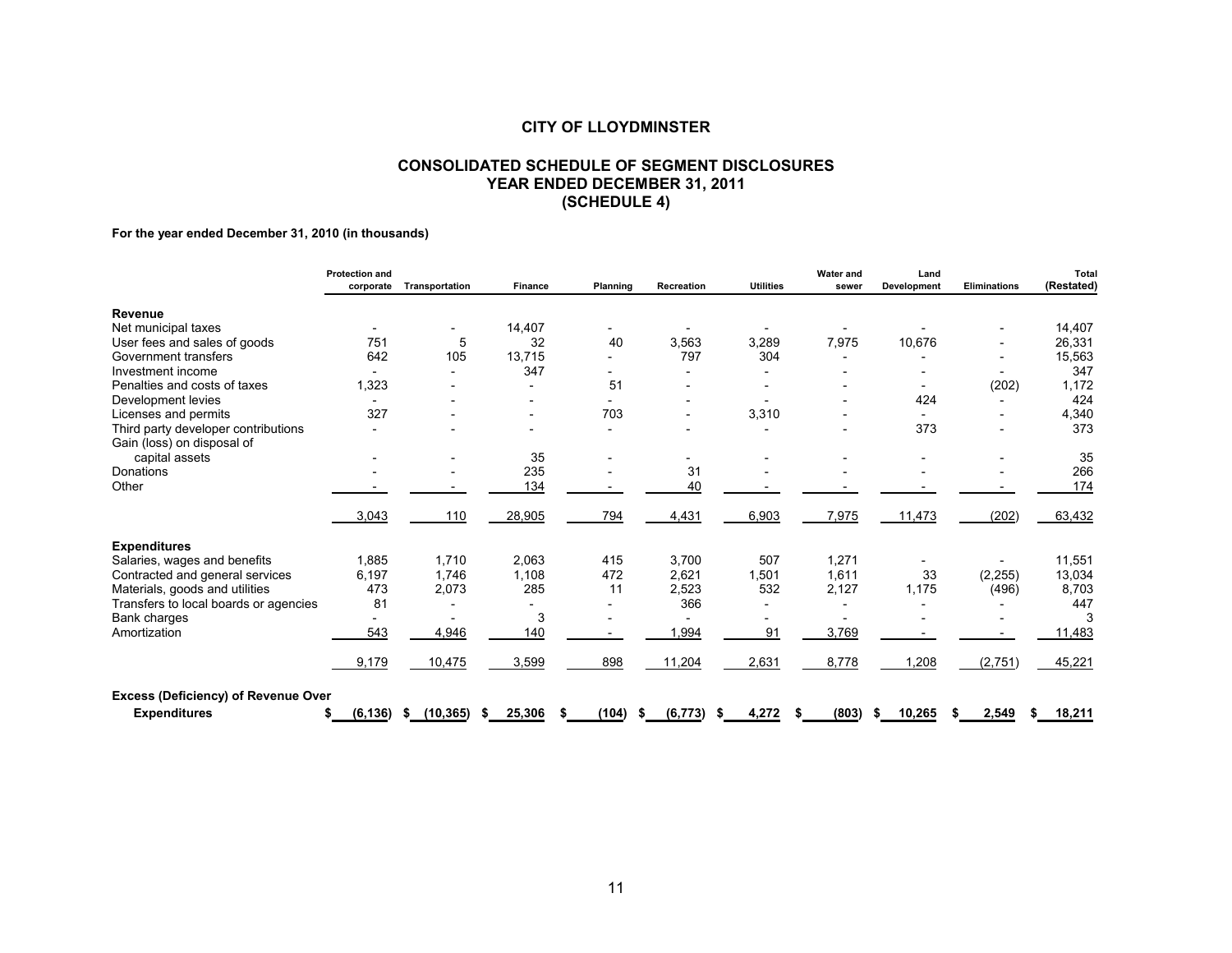# **NOTES TO THE CONSOLIDATED FINANCIAL STATEMENTS YEAR ENDED DECEMBER 31, 2011**

### **1. Principal Accounting Policies**

The consolidated financial statements of the City of Lloydminster (the "City") are the representations of management prepared in accordance with local government accounting standards established by the Public Sector Accounting Board of the Canadian Institute of Chartered Accountants. The significant accounting policies are summarized as follows:

### **a) Basis of Consolidation**

The consolidated financial statements include the assets, liabilities, reserves, surplus/deficits, revenues and expenses of entities which have been determined to comprise a part of the aggregate City operations based upon control exercised by the City. Inter-fund balances and transactions have been eliminated.

#### **i) Consolidated entities**

The organizations included in the consolidated financial statements are as follows:

| Vic Juba Community Theatre Board    | Lloydminster Public Library                   |
|-------------------------------------|-----------------------------------------------|
| Lloydminster Facilities Corporation | Lloydminster Economic Development Corporation |

#### **b) Use of Estimates**

The preparation of financial statements in conformity with Canadian generally accepted accounting principles requires management to make estimates and assumptions on such areas as employee benefits, environmental provisions and estimated useful lives of assets. These estimates and assumptions are based on the City's best information and judgment and may differ significantly from actual results.

# **c) Reporting Entity**

The schedule of taxes levied includes operating requisitions for the Public and Catholic School Boards that are not part of the municipal reporting entity.

The statements exclude trust assets that are administered for the benefit of external parties. Interdepartmental and organizational transactions and balances are eliminated.

### **d) Basis of Accounting**

The consolidated financial statements are prepared using the accrual basis of accounting. The accrual basis of accounting records revenue as it is earned and measurable. Expenses are recognized in the period the goods and services are acquired and a liability is incurred or transfers are due, with the exception of pension expenditures as disclosed in 1e).

#### **e) Pension Expenditure**

The City participates in a multi-employer defined contribution pension plan for certain employees. Under the plan, the City's obligations are limited to their contributions. These contributions are recorded as expenditures in the year in which they become due.

#### **f) Temporary Investments**

Investments are recorded at the lower of cost or net realizable value.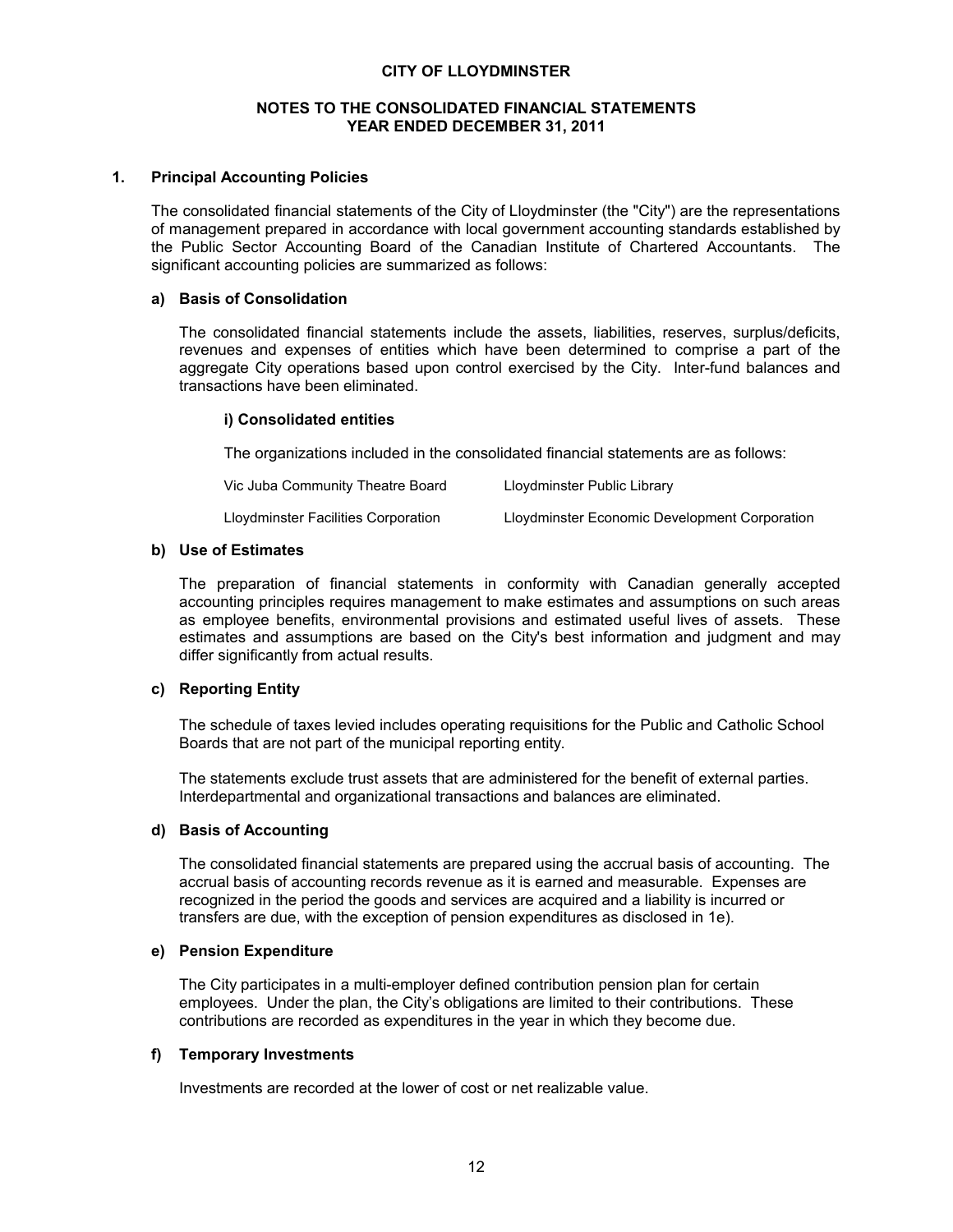# **NOTES TO THE CONSOLIDATED FINANCIAL STATEMENTS YEAR ENDED DECEMBER 31, 2011**

### **1. Principal Accounting Policies (continued)**

#### **g) Inventories**

Inventories of materials and supplies for consumption and inventories for resale are valued at the lower of cost or net realizable value with cost determined by the average cost method.

Land held for resale is recorded at the lower of cost or net realizable value. Cost includes costs for land acquisition and improvements required to prepare the land for servicing such as clearing, stripping and leveling charges. Related development costs incurred to provide infrastructure such as water and wastewater services, roads and sidewalks are recorded as tangible capital assets under their respective function.

#### **h) Tangible Capital Assets**

Tangible capital assets are recorded at cost which includes all amounts that are directly attributable to acquisition, construction, development or betterment of the asset. Government contributions for the acquisition of capital assets are reported as revenue and do not reduce the related capital asset costs. The cost, less residual value, of the tangible capital assets are amortized on a straight-line basis over their estimated useful lives as follows:

| <b>Buildings</b>              | 40 years |
|-------------------------------|----------|
| Distribution systems          | 40 years |
| <b>Engineering structures</b> | 40 years |
| Machinery and equipment       | 5 years  |

Amortization is not charged in the year of acquisition. Assets under construction are not amortized until the asset is available for productive use.

Tangible capital assets received as contributions are recorded at their fair value at the date of receipt and also are recorded as revenue.

Leases are classified as capital or operating leases. Leases which transfer substantially all of the benefits and risks incidental to ownership of property are accounted for as capital leases. All other leases are accounted for as operating leases and the related lease payments are charged to expenses as incurred.

# **i) Local Improvement Charges**

Construction and borrowing costs associated with local improvement projects are recovered through annual special assessments during the period of the related borrowings. These levies are collectible from property owners for work performed by the city.

Where a taxpayer has elected to prepay the outstanding local improvement charges, such amounts are recorded as deferred revenue. Deferred revenue is amortized to revenue on a straight line basis over the remaining term of the related borrowings.

In the event that the prepaid amounts are applied against the related borrowings, the deferred revenue is amortized to revenue by an amount equal to the debt repayment.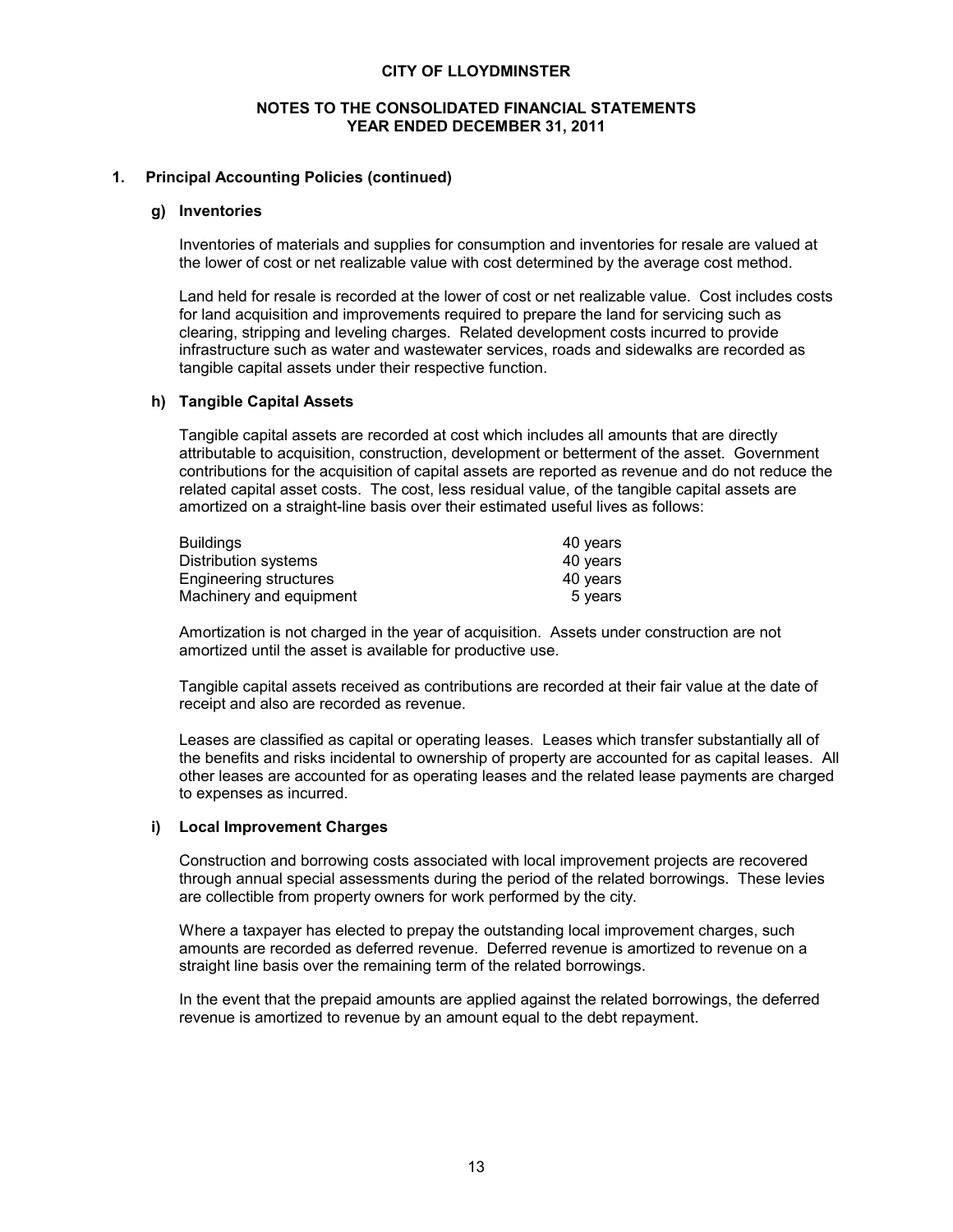## **NOTES TO THE CONSOLIDATED FINANCIAL STATEMENTS YEAR ENDED DECEMBER 31, 2011**

### **1. Principal Accounting Policies (continued)**

#### **j) Reserves for Future Expenditures**

Reserves are established at the discretion of Council to set aside funds for future operating and capital expenditures. Reserves represent a component of the Accumulated Surplus.

#### **k) Over-Levies and Under-Levies**

Over-levies and under-levies arise from the difference between the actual levy made to cover each requisition and the actual amount requisitioned.

If the actual levy exceeds the requisition, the over-levy is accrued as a liability and property tax revenue is reduced. Where the actual levy is less than the requisition amount, the under-levy is accrued as a receivable and as property taxes.

Requisition tax rates in the subsequent year are adjusted for any over-levies or under-levies of the prior year.

#### **l) Developers' Levies**

Developers' levies are estimated using the rates established by bylaw at the time of the agreement. Although there is an external restriction on funds received via legislation and/or agreement, the City does not have the future planning information required to determine an appropriate deferral. The levies are taken into income as they are received or become receivable.

# **m) Deferred Revenue**

Government transfers, contributions and other amounts are received from third parties pursuant to legislation, regulation or agreement and may only be used in the conduct of certain programs, in the completion of specific work or for the purchase of tangible capital assets. In addition, certain user charges and fees are collected for which the related services have yet to be performed. Revenue is recognized in the period when the related expenses are incurred, services performed or the tangible capital assets are acquired.

#### **n) Government Transfers**

Government transfers are the transfer of assets from the senior levels of government that are not the result of an exchange transaction, are not expected to be repaid in the future or are the result of a direct financial return. Government transfers are recognized in the consolidated financial statements as revenue in the financial period in which events giving rise to the transfer occur, providing the transfers are authorized, any eligibility criteria have been met including performance and return requirements, and reasonable estimates of the amounts can be determined.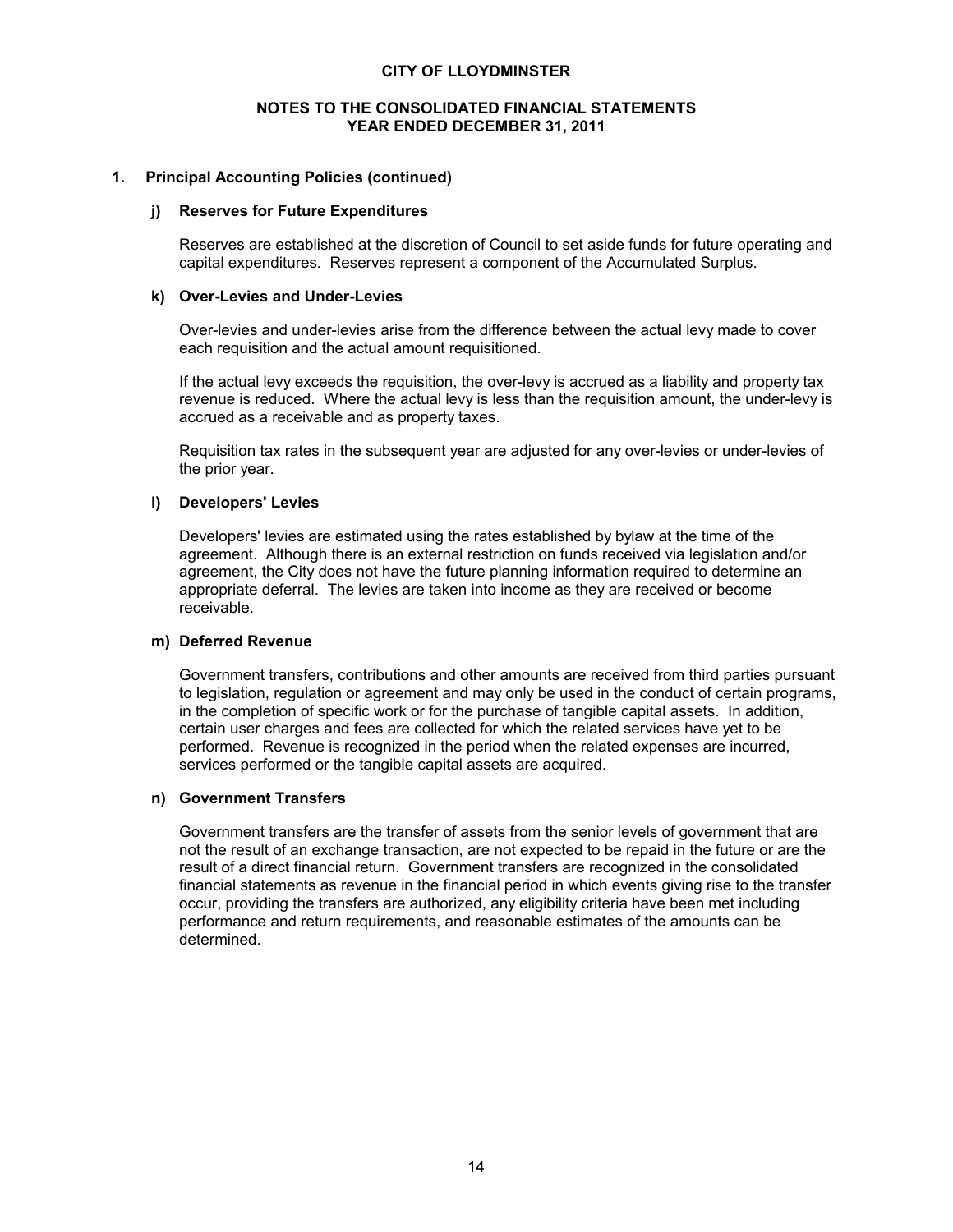## **NOTES TO THE CONSOLIDATED FINANCIAL STATEMENTS YEAR ENDED DECEMBER 31, 2011**

### **1. Principal Accounting Policies (continued)**

#### **o) Landfill Closure and Post-Closure Liability**

Environmental law requires closure and post-closure care of solid waste landfill sites. Closure care includes final covering and landscaping of the landfill and implementation of drainage and gas management plans. Post-closure care requirements include cap maintenance, groundwater monitoring, gas management system operations, inspections and annual reports. This requirement is being provided for over the estimated remaining life of the landfill site based on usage.

# **p) Joint Venture Accounting**

Some of the City's land development activities are contracted through a 50% joint venture with Nelson Group Inc. ("NGI") These statements reflect only the City's proportionate interest in such activities.

# **2. Prior Period Adjustments**

During 2011, the consolidated financial statements were restated to reflect the following prior period adjustment:

#### **a) Acquisition of contributed tangible capital assets**

Management did not previously calculate fair value estimates for contributed tangible capital assets related to park land. Management developed fair value estimates for all contributed land related to parks based on fair market values reflected on land title transfer documents and affidavits.

#### **Adjustments to 2010 accumulated surplus balance:**

| Accumulated surplus balance at December 31, 2009, as previously reported<br>Contributed tangible capital assets | 323,514,769<br>709.038 |
|-----------------------------------------------------------------------------------------------------------------|------------------------|
| As restated                                                                                                     | \$324,223,807          |
| Adjustment to 2010 excess of revenues over expenditures:                                                        |                        |
| Excess of revenues over expenditures, as previously reported<br>Contributed tangible capital assets             | 18, 167, 476<br>43.363 |
| As restated                                                                                                     | \$18,210,839           |

Certain 2010 comparative figures have been reclassified to conform with the financial statement presentation adopted in the current year. The reclassifications resulted in no effect on reported excess of revenue over expenditures.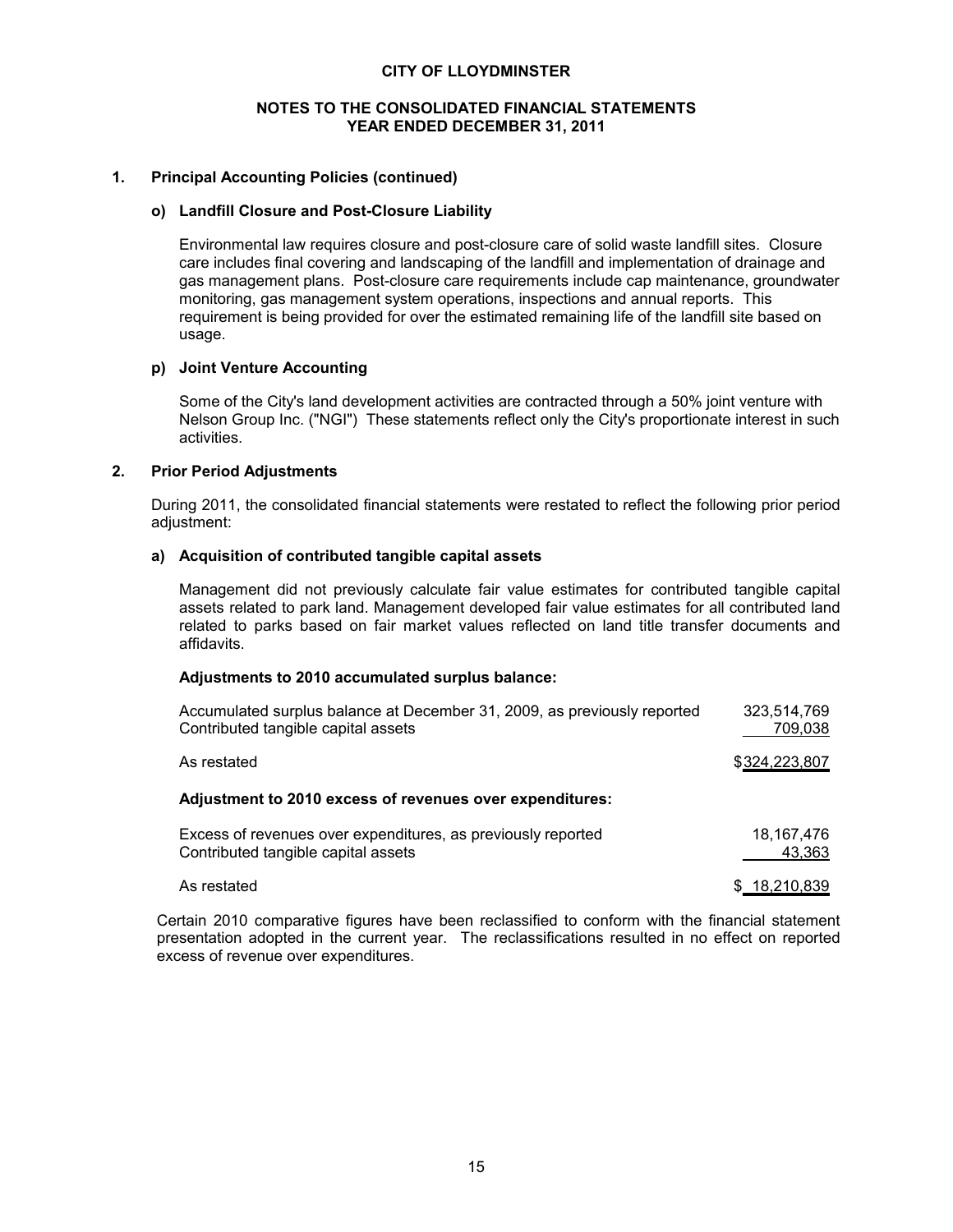### **NOTES TO THE CONSOLIDATED FINANCIAL STATEMENTS YEAR ENDED DECEMBER 31, 2011**

#### **3. Financial Instruments, Interest Risk, Credit Risk and Fair Value**

The City's financial instruments consist of cash and temporary investments, accounts receivable, accounts payable and accrued liabilities, deposit liabilities, employee benefit liabilities and long term debt.

#### Interest rate risk

Interest rate risk is the risk to the City's earnings that arise from fluctuations in interest rates and the degree of volatility of these rates. See Notes 4 and 11.

#### Credit risk

The City is exposed to credit risk on receivables from taxpayers and customers. In order to reduce its credit risk, the City reviews credit limits on a regular basis. Concentration of credit risk is limited due to the diverse customer base covered by the City's operations.

#### Fair value

The stated value for accrued income and expenses and certain other assets and liabilities approximate their fair value due to their short term maturity.

Fair value of loans payable are estimated to be similar to the stated value as the inherent interest rate approximates the market rates for similar loans.

Fair value of those financial instruments which have no specific terms of maturity nor interest and those financial instruments for which a reasonable estimate of fair value could not be made without incurring excessive cost, have not been determined.

# **4. Cash and Temporary Investments**

|                       | 2011       | 2010                        |
|-----------------------|------------|-----------------------------|
| Cash                  | 13,035,922 | 23,447,431                  |
| Temporary investments | 25,833,195 | <u>25,424,002</u>           |
|                       |            | \$ 38,869,117 \$ 48,871,433 |

Cash consists of cash on hand and balances with banks and brokers available for operations. Temporary investments are short-term deposits with maturities of one year or less.

Included in cash and temporary investments are restricted monies totaling \$8,037,367 (2010 - \$11,840,781) received through government transfers to be used exclusively for capital projects (Note 8).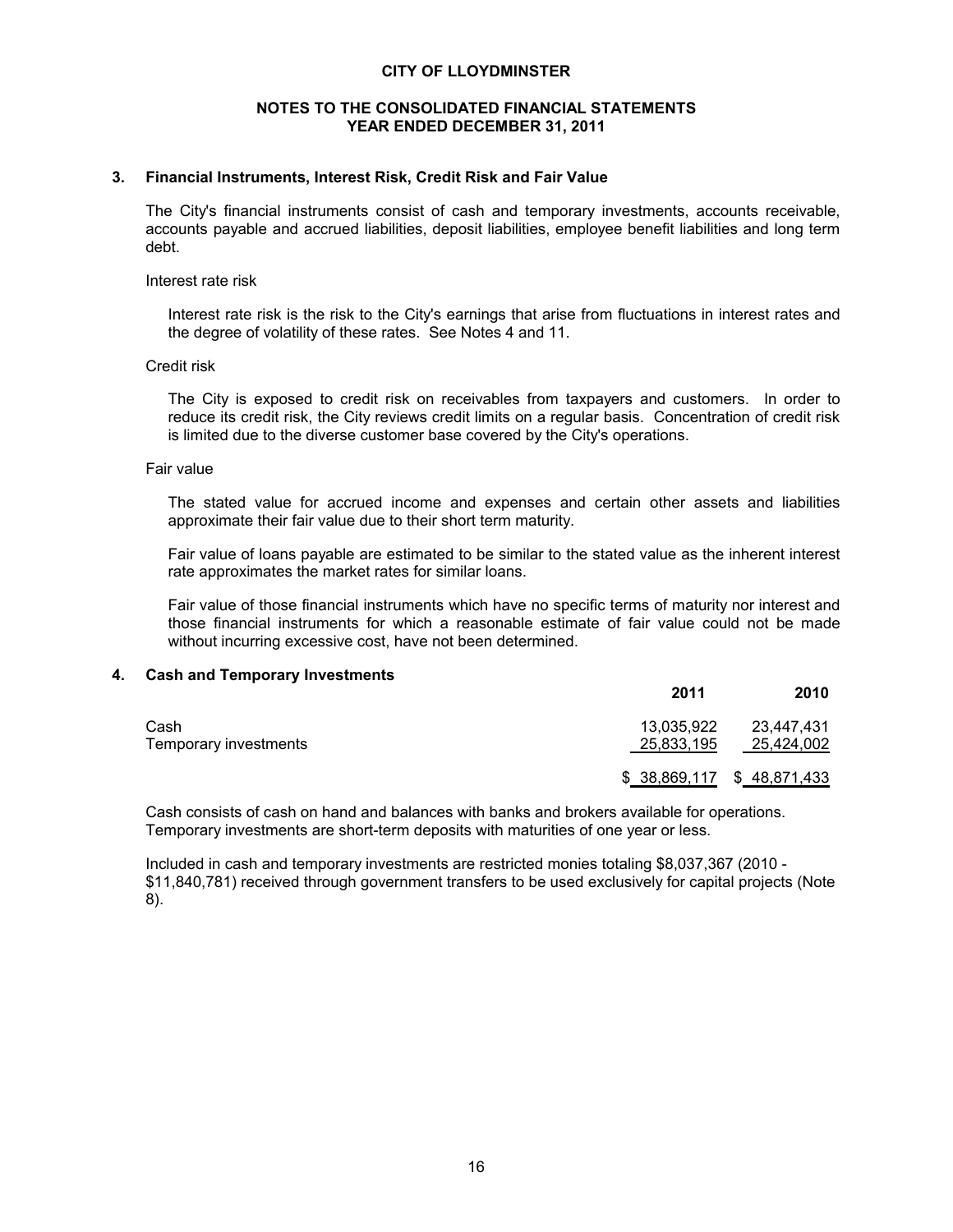# **NOTES TO THE CONSOLIDATED FINANCIAL STATEMENTS YEAR ENDED DECEMBER 31, 2011**

### **5. Receivables**

|    |                   |                                                                              | 2011                      | 2010                 |
|----|-------------------|------------------------------------------------------------------------------|---------------------------|----------------------|
|    |                   | Current taxes and grants in lieu of taxes<br>Arrears taxes receivable        | 781,479<br><u>191,532</u> | 848,857<br>170,069   |
|    |                   |                                                                              | 973,011                   | <u>1,018,926</u>     |
|    |                   | Trade accounts receivable<br>Less: allowance for doubtful accounts           | 5,220,066<br>386,296      | 4,171,014<br>340,809 |
|    |                   |                                                                              | 4,833,770                 | 3,830,205            |
|    |                   |                                                                              | \$ 5,806,781              | \$ 4,849,131         |
| 6. |                   | <b>Loans Receivable</b>                                                      | 2011                      | 2010                 |
|    | (a)<br>(b)<br>(c) | The Bea Fisher Enterprises Inc.<br>Lloydminster Communiplex<br>Pioneer Lodge | 457,243                   | 185,943<br>60,360    |
|    |                   | Allowance for doubtful amounts                                               |                           | (246, 303)           |
|    |                   |                                                                              | 457,243                   |                      |
|    |                   |                                                                              |                           |                      |

- (a) The loan receivable from The Bea Fisher Enterprises Inc. was written off during the year.
- (b) The loan receivable from the Lloydminster Communiplex was written off during the year.
- (c) The City extended a loan to a senior citizens' residence in the amount of \$500,000 to fund an expansion project. The term of the loan is 10 years, repayable in semi-annual installments of \$29,703.16, including interest at a rate of 3.402% per annum. The loan is secured by a proportionate guarantee from the City of Lloydminster, County of Vermilion River, Village of Kitscoty, Village of Marwayne and Village of Paradise Valley. The City's share of the guarantee is 59.2% of the principal amount.

| 7 <sup>1</sup> | <b>Land and Inventories for Resale</b>             |           |                             |
|----------------|----------------------------------------------------|-----------|-----------------------------|
|                |                                                    | 2011      | 2010                        |
|                | Land under development and lots available for sale |           |                             |
|                | Residential                                        | 2,328,869 | 2,706,143                   |
|                | Industrial and commercial                          | 3,488,819 | 2,018,173                   |
|                | Raw land held for future development               | 9,480,041 | 9.616.600                   |
|                | Gift shop inventory                                | 34.135    | 39,686                      |
|                |                                                    |           | $$15,331,864$ $$14,380,602$ |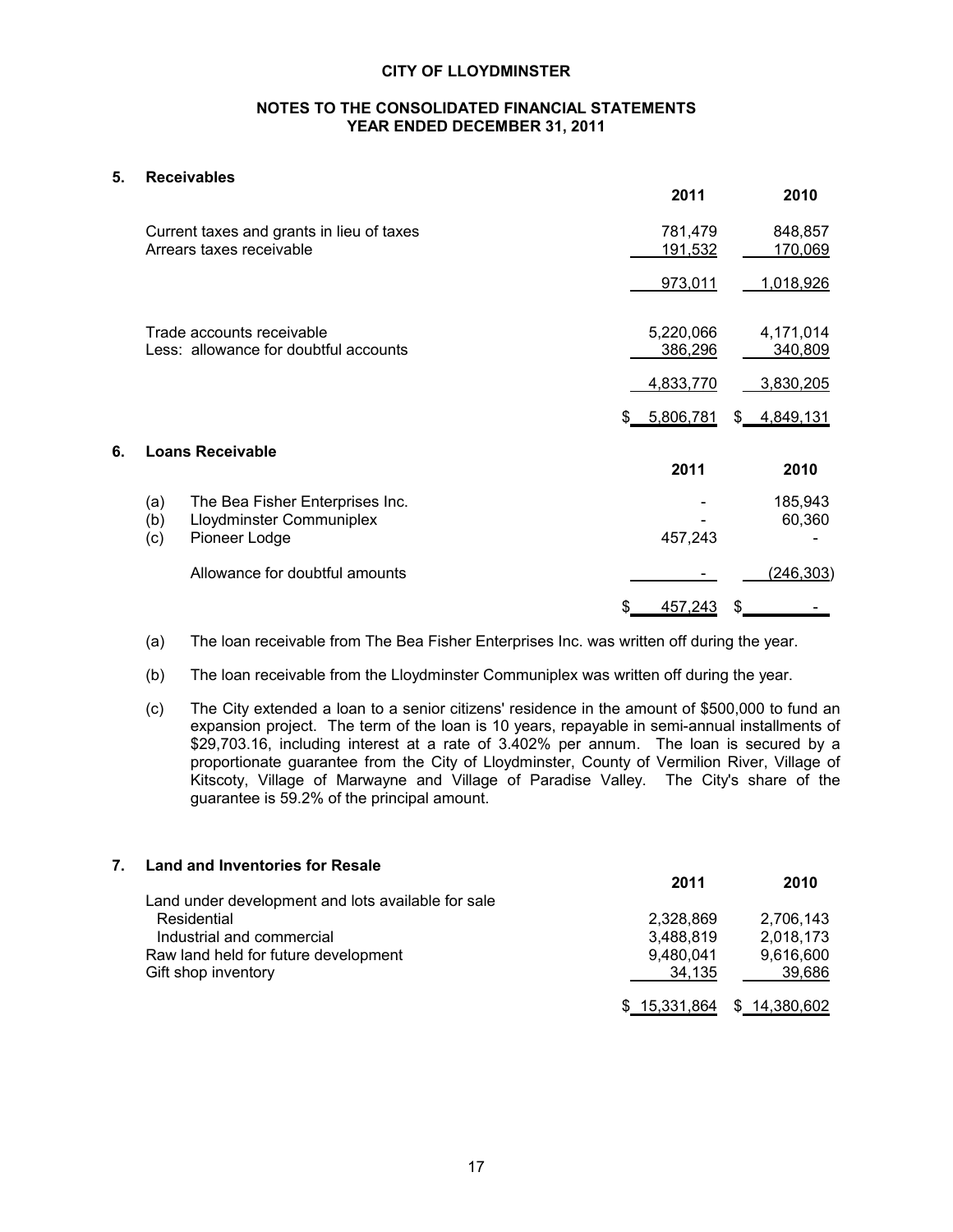#### **NOTES TO THE CONSOLIDATED FINANCIAL STATEMENTS YEAR ENDED DECEMBER 31, 2011**

#### **8. Deferred Revenue**

Deferred revenue consists of funds received which relate to expenditures to be incurred in future periods, as follows: **2011 2010**

|    |                                                              | 4V I I                | ZU IV         |
|----|--------------------------------------------------------------|-----------------------|---------------|
|    | Infrastructure Canada - Alberta Program                      | 467,420               | 819,526       |
|    | Alberta - Municipal Sustainability Initiative - Capital      | 4,691,713             | 5,382,694     |
|    | Alberta - Municipal Infrastructure                           | 318,875               | 713,077       |
|    | Alberta - New Deal Cities                                    | 653,538               | 1,782,102     |
|    | Alberta - Municipal Sustainability Housing Program - Capital | 1,642,223             | 2,023,700     |
|    | Alberta - Major Community Facilities Program                 |                       | 636,861       |
|    | Alberta - Municipal Sponsorship Program                      |                       | 96,232        |
|    | Saskatchewan - New Deal Cities                               | 1,907                 |               |
|    | Saskatchewan - Urban Highway Connector Program               | 257,140               | 382,038       |
|    | Saskatchewan - Building Canada Fund                          | 4,551                 | 4,551         |
|    | Prepaid taxes                                                | 1,301,244             | 624,606       |
|    | Prepaid licenses, rental and utilities                       | 197,610               | 46,607        |
|    | <b>Gift Certificates</b>                                     | 11,624                | 13,454        |
|    | Other                                                        | 87,461                | 12,459        |
|    |                                                              | 9,635,306<br>\$.      | \$ 12,537,907 |
| 9. | <b>Employee Benefit Obligations</b>                          |                       |               |
|    |                                                              | 2011                  | 2010          |
|    | Regular payroll                                              | 453,725               | 331,443       |
|    | Vacation                                                     | 623,779               | 533,229       |
|    | Post-employment benefits                                     | 123,982               | 107,275       |
|    |                                                              | <u>1,201,486</u><br>S | \$<br>971,947 |

#### **Regular payroll**

The regular payroll liability is comprised of payroll owed to employees for days worked that will not be paid until the next fiscal year.

#### **Vacation**

The vacation liability is comprised of the vacation time that employees are deferring to future years. Employees have either earned the benefits (and are vested) or are entitled to these benefits within the next budgetary years.

#### **Post-employment benefits**

The City provides a sick leave benefit plan. This plan is based on the accumulation of sick leave credits to a maximum of 120 days. If not utilized during their employment term, the employee is entitled to a cash payment upon retirement based on one-half of the accumulated credit.

The City has not obtained an actuarial accounting valuation for the sick leave benefit plan. The maximum accumulated sick leave liability is \$1,539,156 (2010 - \$1,210,356). The City does not expect to have to pay the full amount and has accrued only a portion of the total liability.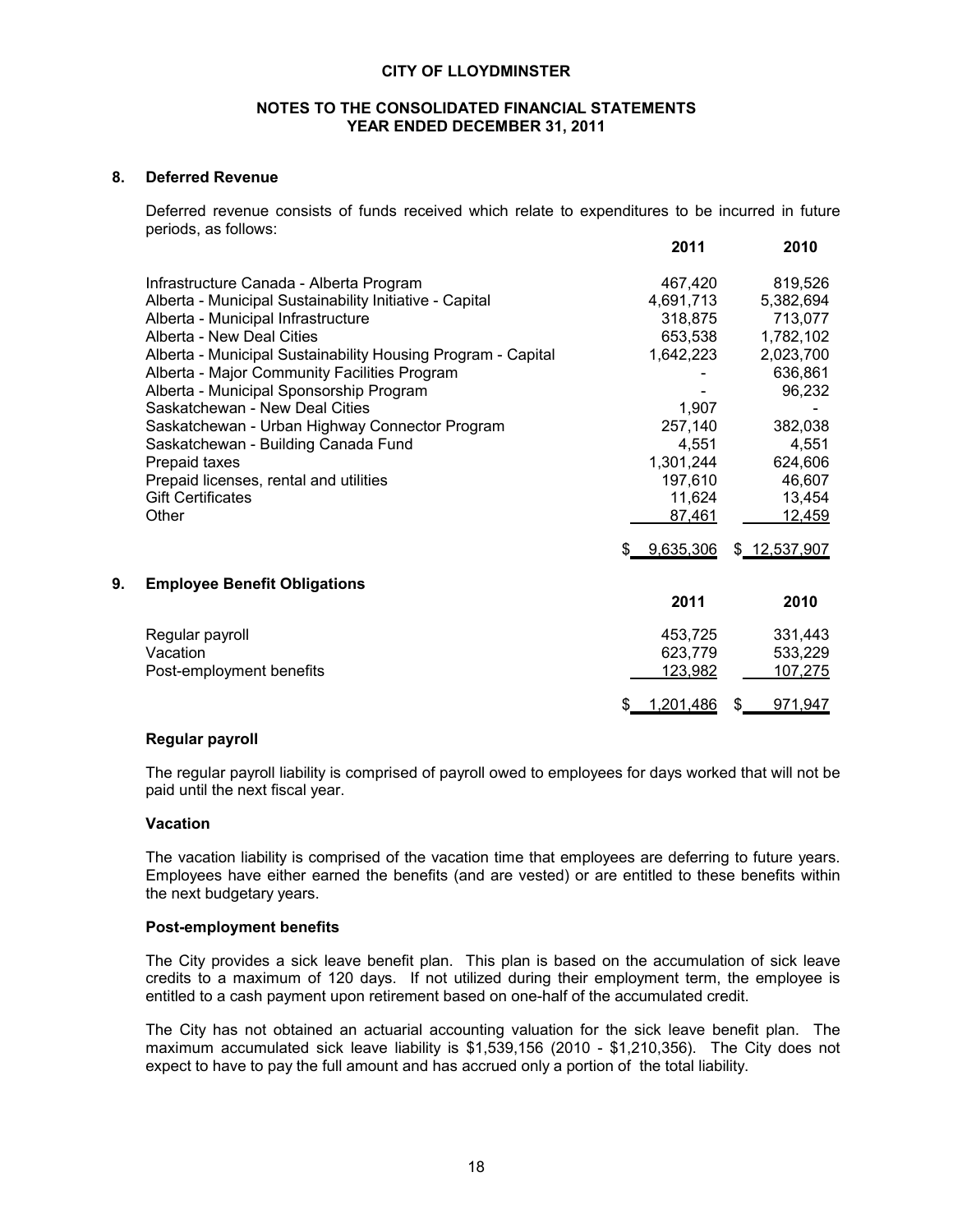## **NOTES TO THE CONSOLIDATED FINANCIAL STATEMENTS YEAR ENDED DECEMBER 31, 2011**

#### **10. Landfill Closure and Post-Closure Liability**

**11.** 

The estimated total liability is based on the sum of discounted future cash flows for closure and postclosure activities for 25 years after closure using a discount rate of 3.2% and assuming annual inflation of 2%.

The accrued liability portion is based on the cumulative capacity of Phase 1 of the landfill used at year end compared to the estimated total Phase 1 landfill capacity. Based on the 2006 Functional Landfill Study prepared by an independent consultant, management estimates that 5.81% of the total Phase 1 capacity has been utilized. The Phase 1 site is expected to reach capacity in approximately the year 2046.

The City has not yet designated assets for settling closure and post-closure liabilities.

The following summarizes the total net present value for the estimated costs of Phase 1 of the Sanitary Landfill closure and post closure care:

|                                                         | 2011             | 2010                   |
|---------------------------------------------------------|------------------|------------------------|
| Estimated closure and post-closure costs, present value | \$               | 5,682,151 \$ 3,571,199 |
| Estimated capacity used                                 | 5.8100%          | 4.0499%                |
| Amount accrued to December 31, 2011                     | \$<br>330.113 \$ | 144.630                |
| <b>Long Term Debt</b>                                   |                  |                        |
|                                                         | 2011             | 2010                   |
| Mortgage payable                                        | \$<br>965,600    | \$1,207,000            |

The mortgage payable is due in annual instalments of \$241,400. Unless the City defaults on the payment terms, the mortgage is non-interest bearing. Land has been pledged as security.

Aggregate annual maturities based on current interest rates and terms of repayment follow:

| 2012<br>2013 | 241,400<br>241,400 |
|--------------|--------------------|
| 2014         | 241,400            |
| 2015         | 241,400            |
|              | 965,600<br>S       |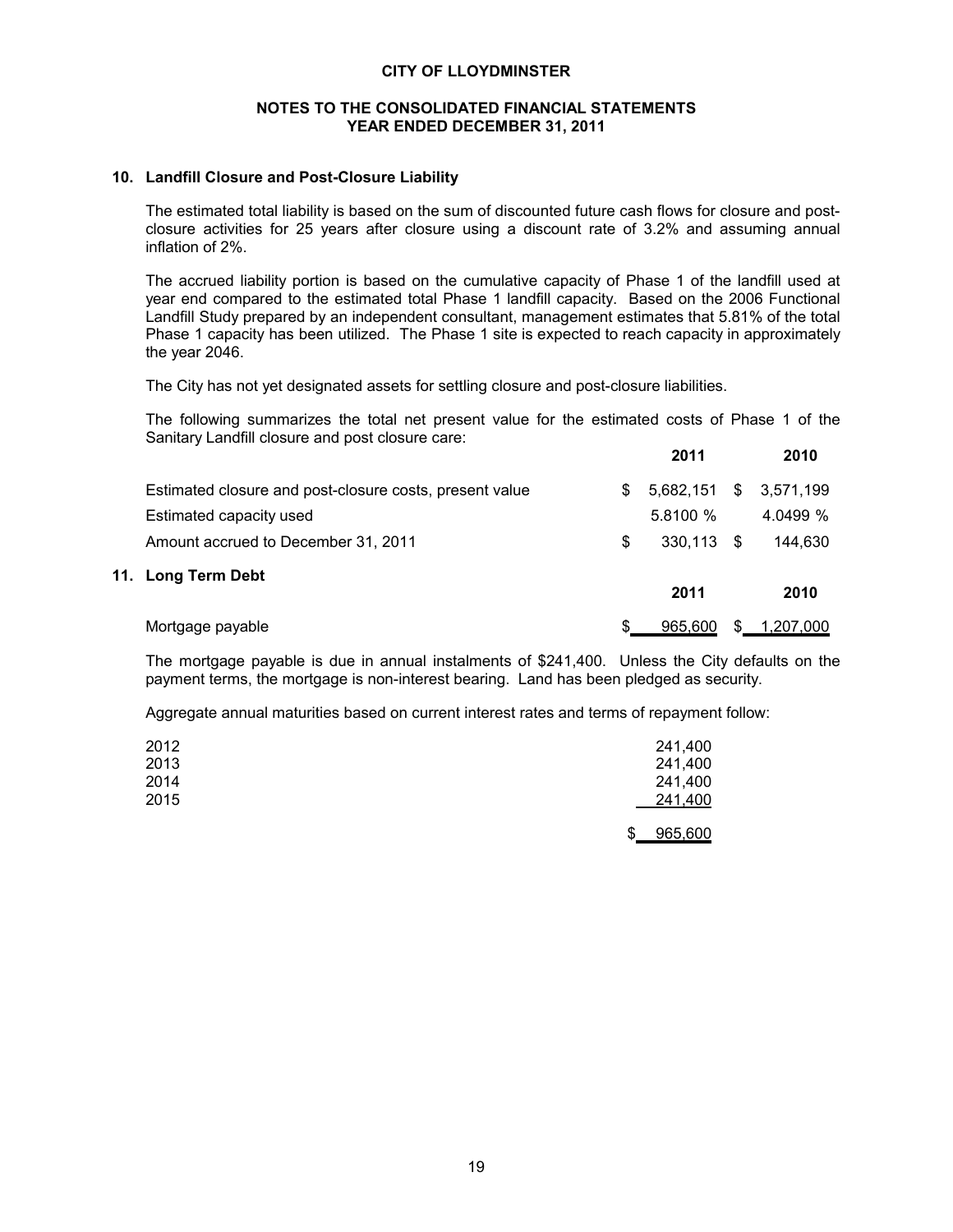### **NOTES TO THE CONSOLIDATED FINANCIAL STATEMENTS YEAR ENDED DECEMBER 31, 2011**

#### **12. Segment Disclosures**

The segments have been selected based on the City's municipal financial planning and budget processes. City services are provided by departments. Certain departments that have been disclosed in the segmented information, along with the services they provide, are as follows:

(a) Protection & Corporate

Protection and corporate operates municipal buildings, 911 emergency response, by-law enforcement, RCMP contract operations, fire prevention and suppression and airport services. It also oversees grants to senior citizen's taxi service and the handivan service.

(b) Transportation

Transportation provides engineering services, maintains roadway surfaces, street lighting, traffic signals, operates the storm drainage system and the City equipment pool.

(c) Finance

Finance manages City investments, property assessment contract services, cash collection and management services and oversees the grant to the Lloydminster Public Library.

(d) Planning

Planning carries out zoning and subdivision approvals, issues development permits and manages building permits and inspections.

(e) Recreation

Recreation operates economic development and tourism programs, recreation facilities including parks, cemetery, campground, swimming pools, arenas, museum and art gallery and oversees community grant programs including family and community support services.

(f) Utilities

Utilities operation is divided between solid waste management, recycling, collection and landfill operation.

(g) Water & Sewer

Water and sewer operations is divided between water and sewer utility which operates water intake, treatment, distribution and sanitary sewage treatment and removal.

(h) Land Development

Land development includes development levies, contributed tangible capital assets and residential and commercial lots sales.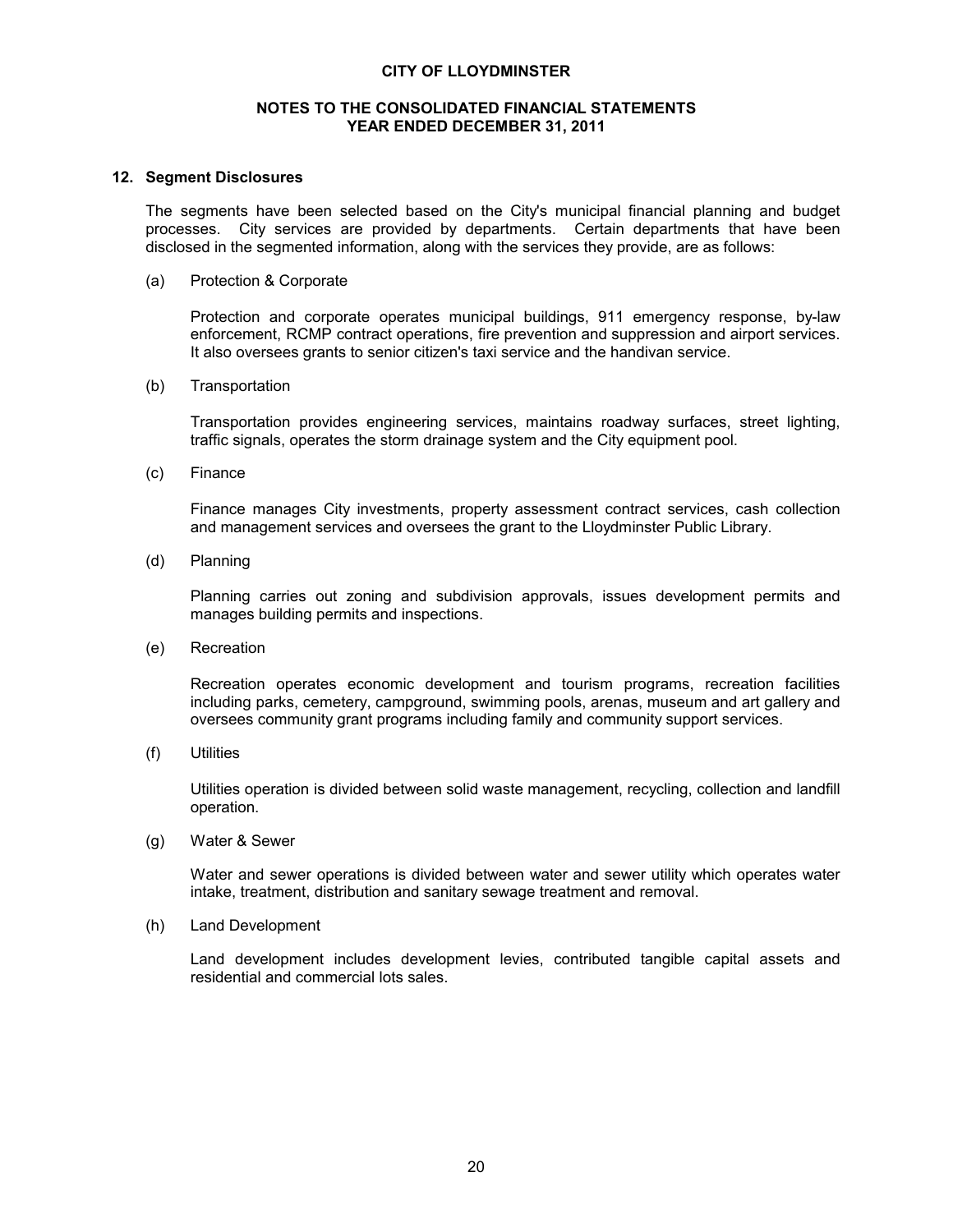### **NOTES TO THE CONSOLIDATED FINANCIAL STATEMENTS YEAR ENDED DECEMBER 31, 2011**

# **13. Accumulated Surplus**

Accumulated surplus consists of individual fund surplus/(deficit) and reserves as follows:

|                                     | 2011          | 2010<br>(Restated) |
|-------------------------------------|---------------|--------------------|
| <b>Surplus</b>                      |               |                    |
| Invested in tangible capital assets | 331,458,085   | 299,925,252        |
| General surplus                     | 4,413,457     | 7,370,287          |
| <b>Total Surplus</b>                | 335,871,542   | 307,295,539        |
| <b>Internal Reserves</b>            |               |                    |
| <b>Capital Reserves</b>             |               |                    |
| Capital financing reserve           | 2,778,608     | 6,296,211          |
| New facilities and equipment        | 8,823,744     | 8,421,148          |
| Infrastructure replacement          | 9,192,697     | <u>12,103,159</u>  |
|                                     | 20,795,049    | 26,820,518         |
| <b>Operating Reserves</b>           | 731,635       | 745,779            |
| <b>Restricted Reserves</b>          |               |                    |
| Developer levies                    | 7,310,679     | 7,572,810          |
| <b>Total Reserves</b>               | 28,837,363    | 35,139,107         |
|                                     | \$364,708,905 | \$342,434,646      |

# **14. Guarantees**

The City has guaranteed the bank loan of a local not-for-profit group to a maximum amount of \$240,000. The bank loan is repayable over a 60 month term at monthly blended payments of \$2,607, including interest at a rate of 5.51% per annum. The bank loan is secured by a general security agreement on the personal property of the group. The bank indebtedness amounted to \$219,872 at December 31, 2011. No liability has been accrued in the financial statements as no payments are expected to be made.

# **15. Debentures**

City Council currently has outstanding approved bylaws for borrowings by way of debentures as follows: Construction of Multiplex Recreation Facility for \$7,500,000, Construction of New Police Station for \$6,500,000 and Expansion of the Sewage Treatment Plant for \$4,000,000.

During January 2012, City Council authorized the first reading of the bylaw for Construction of New Infrastructure Services Operations Centre debentures for \$20,592,965.

As at December 31, 2011 there are no debentures outstanding.